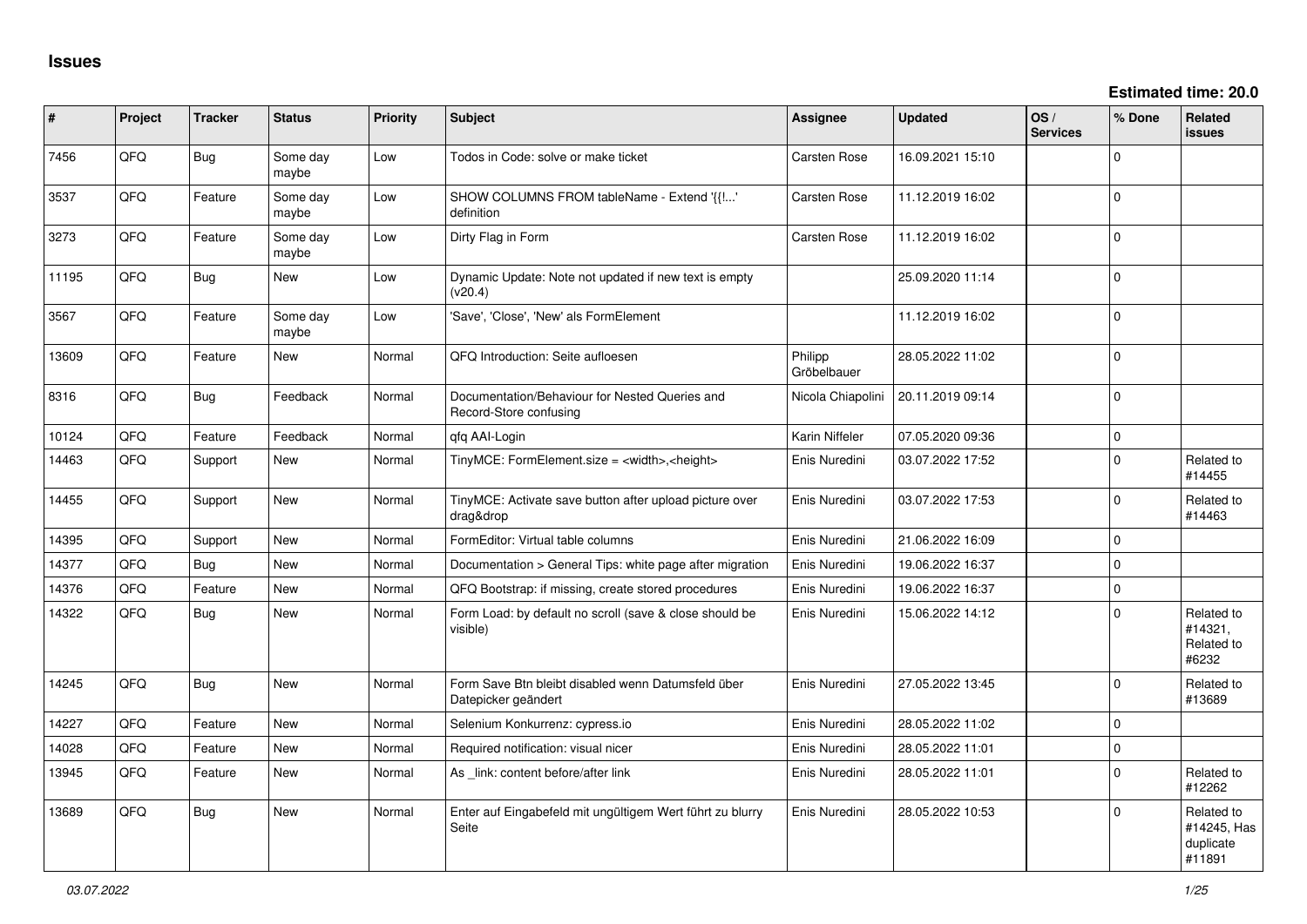| $\vert$ # | Project | <b>Tracker</b> | <b>Status</b> | Priority | Subject                                                                               | Assignee      | <b>Updated</b>   | OS/<br><b>Services</b> | % Done              | Related<br><b>issues</b>                                                                                                                                              |
|-----------|---------|----------------|---------------|----------|---------------------------------------------------------------------------------------|---------------|------------------|------------------------|---------------------|-----------------------------------------------------------------------------------------------------------------------------------------------------------------------|
| 12989     | QFQ     | <b>Bug</b>     | New           | Normal   | empty string does not trigger dynamic update                                          | Enis Nuredini | 28.05.2022 11:09 |                        | $\mathsf{O}\xspace$ |                                                                                                                                                                       |
| 11892     | QFQ     | Feature        | New           | Normal   | tablesorter: columns with links are hard to order - new<br>qualifier 'Y: <ord>'</ord> | Enis Nuredini | 23.03.2022 09:22 |                        | $\mathbf 0$         |                                                                                                                                                                       |
| 10463     | QFQ     | Feature        | New           | Normal   | Report link: expliztes setzen von HTML Tags (Bedarf fuer<br>'data-selenium' & 'id')   | Enis Nuredini | 23.03.2022 09:23 |                        | $\pmb{0}$           | Related to<br>#7648                                                                                                                                                   |
| 3864      | QFQ     | Feature        | New           | Normal   | Encrypt / decrypt field                                                               | Enis Nuredini | 30.06.2022 16:29 |                        | $\mathbf 0$         |                                                                                                                                                                       |
| 13943     | QFQ     | <b>Bug</b>     | Priorize      | Normal   | unable to find formgroup                                                              | Enis Nuredini | 28.05.2022 11:03 |                        | $\pmb{0}$           |                                                                                                                                                                       |
| 13900     | QFQ     | Feature        | Priorize      | Normal   | Selenium: Check das Cookie/PDF funktioniert                                           | Enis Nuredini | 25.03.2022 12:45 |                        | $\mathbf 0$         |                                                                                                                                                                       |
| 10569     | QFQ     | Feature        | Priorize      | Normal   | link _blank more safe                                                                 | Enis Nuredini | 25.03.2022 12:44 |                        | $\mathbf 0$         |                                                                                                                                                                       |
| 14320     | QFQ     | Feature        | ToDo          | Normal   | Allow specific HTML Tags and Attributes: general, TinyMCE                             | Enis Nuredini | 17.06.2022 10:44 |                        | $\mathbf 0$         | Related to<br>#12664,<br>Related to<br>#12039.<br>Related to<br>#11702.<br>Related to<br>#7239,<br>Related to<br>#3708.<br>Related to<br>#3646,<br>Related to<br>#880 |
| 14303     | QFQ     | <b>Bug</b>     | ToDo          | Normal   | datetime broken with picker                                                           | Enis Nuredini | 17.06.2022 09:02 |                        | $\Omega$            | Related to<br>#12630                                                                                                                                                  |
| 13899     | QFQ     | <b>Bug</b>     | ToDo          | Normal   | Selenium: zum laufen bringen                                                          | Enis Nuredini | 25.03.2022 10:24 |                        | $\mathsf{O}\xspace$ |                                                                                                                                                                       |
| 12262     | QFQ     | Feature        | ToDo          | Normal   | Form buttons on top: more customable                                                  | Enis Nuredini | 17.06.2022 10:44 |                        | $\mathbf 0$         | Related to<br>#13945, Has<br>duplicate<br>#4046, Has<br>duplicate<br>#10080                                                                                           |
| 12630     | QFQ     | Feature        | In Progress   | Normal   | Input: date[time]: min / max values                                                   | Enis Nuredini | 20.06.2022 18:31 |                        | $\mathbf 0$         | Related to<br>#10096,<br>Related to<br>#14302,<br>Related to<br>#14303                                                                                                |
| 13767     | QFQ     | <b>Bug</b>     | Feedback      | Normal   | date/time-picker: required shows up/down button orange                                | Enis Nuredini | 16.05.2022 23:16 |                        | $\pmb{0}$           |                                                                                                                                                                       |
| 13572     | QFQ     | Feature        | Feedback      | Normal   | Form Load: misleading error message on trying to load non<br>existent primary record  | Enis Nuredini | 16.05.2022 23:16 |                        | 100                 |                                                                                                                                                                       |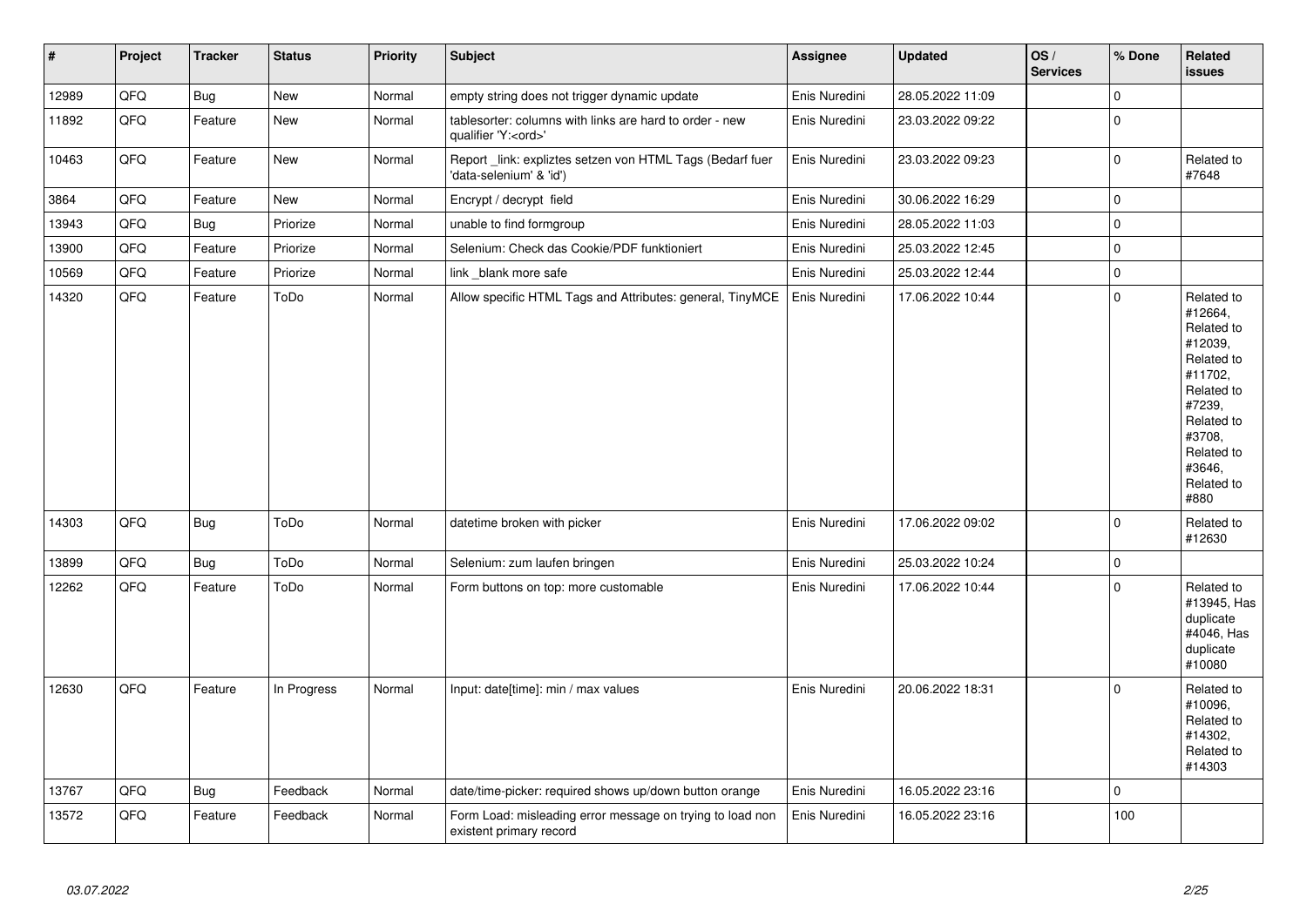| ∦     | Project | <b>Tracker</b> | <b>Status</b>     | <b>Priority</b> | Subject                                                                                  | Assignee            | <b>Updated</b>   | OS/<br><b>Services</b> | % Done      | Related<br>issues                           |
|-------|---------|----------------|-------------------|-----------------|------------------------------------------------------------------------------------------|---------------------|------------------|------------------------|-------------|---------------------------------------------|
| 10782 | QFQ     | Feature        | Feedback          | Normal          | Tiny MCE: Image Upload                                                                   | Enis Nuredini       | 16.05.2022 23:16 |                        | $\Omega$    | Related to<br>#12452                        |
| 13608 | QFQ     | Feature        | Some day<br>maybe | Normal          | Automatic Browser Language Redirect                                                      | Enis Nuredini       | 17.06.2022 08:35 |                        | 0           |                                             |
| 3613  | QFQ     | <b>Bug</b>     | Some day<br>maybe | Normal          | note /note unchecked -> note div (col-md) wird weiterhin<br>gerendert                    | Elias Villiger      | 01.02.2020 23:19 |                        | 100         |                                             |
| 11347 | QFQ     | <b>Bug</b>     | Feedback          | Normal          | If Bedingungen funktionieren nicht korrekt                                               | Christoph Fuchs     | 21.03.2021 20:37 |                        | 0           |                                             |
| 14305 | QFQ     | Bug            | New               | Normal          | Inline Report editing does not create history entries                                    | Carsten Rose        | 10.06.2022 11:55 |                        | $\Omega$    |                                             |
| 14304 | QFQ     | <b>Bug</b>     | <b>New</b>        | Normal          | table sorter view safer does not work                                                    | Carsten Rose        | 10.06.2022 11:49 |                        | 0           |                                             |
| 14233 | QFQ     | Bug            | New               | Normal          | AS link: question - HTML is not rendered                                                 | Carsten Rose        | 28.05.2022 11:02 |                        | $\Omega$    |                                             |
| 14091 | QFQ     | <b>Bug</b>     | <b>New</b>        | Normal          | inconsistent template path for twig                                                      | Carsten Rose        | 19.04.2022 18:36 |                        | $\mathbf 0$ |                                             |
| 14090 | QFQ     | Feature        | <b>New</b>        | Normal          | Nützliche _script funktionen                                                             | Carsten Rose        | 28.05.2022 11:03 |                        | 0           |                                             |
| 14077 | QFQ     | Bug            | <b>New</b>        | Normal          | As _link: Attribute 'class' missing by r:1 and r:3 - but should<br>set                   | Carsten Rose        | 28.05.2022 11:02 |                        | $\Omega$    | Related to<br>#5342,<br>Related to<br>#4343 |
| 13843 | QFQ     | Feature        | <b>New</b>        | Normal          | Create JWT via QFQ                                                                       | Carsten Rose        | 19.03.2022 17:42 |                        | $\mathbf 0$ |                                             |
| 13841 | QFQ     | Feature        | New               | Normal          | Create PDF via iText - evaluate                                                          | Carsten Rose        | 19.03.2022 17:42 |                        | $\mathbf 0$ |                                             |
| 13706 | QFQ     | <b>Bug</b>     | <b>New</b>        | Normal          | Wrong CheckType in FieldElement LastStatus of Form Cron                                  | <b>Carsten Rose</b> | 21.01.2022 18:20 |                        | $\Omega$    |                                             |
| 13700 | QFQ     | Feature        | <b>New</b>        | Normal          | Redesign qfq.io Seite                                                                    | Carsten Rose        | 19.03.2022 17:43 |                        | 0           |                                             |
| 13659 | QFQ     | Bug            | New               | Normal          | wrong sanitize class applied to R-store                                                  | Carsten Rose        | 15.01.2022 14:23 |                        | $\Omega$    |                                             |
| 13592 | QFQ     | <b>Bug</b>     | <b>New</b>        | Normal          | QFQ Build Queue: das vergeben von Tags klappt nicht. Es<br>werden keine Releases gebaut. | Carsten Rose        | 19.03.2022 17:45 |                        | $\Omega$    |                                             |
| 13467 | QFQ     | Feature        | New               | Normal          | ChangeLog Generator                                                                      | Carsten Rose        | 19.03.2022 17:46 |                        | $\Omega$    | Related to<br>#11460                        |
| 13460 | QFQ     | Bug            | New               | Normal          | Doc: Password set/reset  password should not processed<br>with 'html encode'             | Carsten Rose        | 19.03.2022 17:46 |                        | $\mathbf 0$ |                                             |
| 13451 | QFQ     | <b>Bug</b>     | <b>New</b>        | Normal          | Character Counter / Max Character: Problem in Safari                                     | Carsten Rose        | 15.04.2022 17:18 |                        | 0           |                                             |
| 13354 | QFQ     | Feature        | New               | Normal          | Using Websocket in QFQ                                                                   | Carsten Rose        | 10.11.2021 15:47 |                        | 0           |                                             |
| 13332 | QFQ     | <b>Bug</b>     | New               | Normal          | Multi Form: Required Felder werden visuell nicht markiert.                               | Carsten Rose        | 19.03.2022 17:47 |                        | $\mathbf 0$ |                                             |
| 13331 | QFQ     | <b>Bug</b>     | New               | Normal          | Multi Form: Clear Icon misplaced                                                         | Carsten Rose        | 19.03.2022 17:47 |                        | 0           |                                             |
| 12716 | QFG     | <b>Bug</b>     | New               | Normal          | template group: Pattern only applied to first instance                                   | Carsten Rose        | 19.03.2022 17:47 |                        | $\mathbf 0$ |                                             |
| 12714 | QFQ     | <b>Bug</b>     | New               | Normal          | Conversion of GIF to PDF broken when GIF contains Alpha.                                 | Carsten Rose        | 19.03.2022 17:49 |                        | $\mathbf 0$ |                                             |
| 12679 | QFQ     | Feature        | New               | Normal          | tablesorter: custom column width                                                         | Carsten Rose        | 16.06.2021 11:10 |                        | $\mathbf 0$ |                                             |
| 12664 | QFQ     | Feature        | New               | Normal          | TinyMCE: report/remove malicous HTML/JS Code                                             | Carsten Rose        | 19.03.2022 17:47 |                        | $\mathbf 0$ | Related to<br>#14320                        |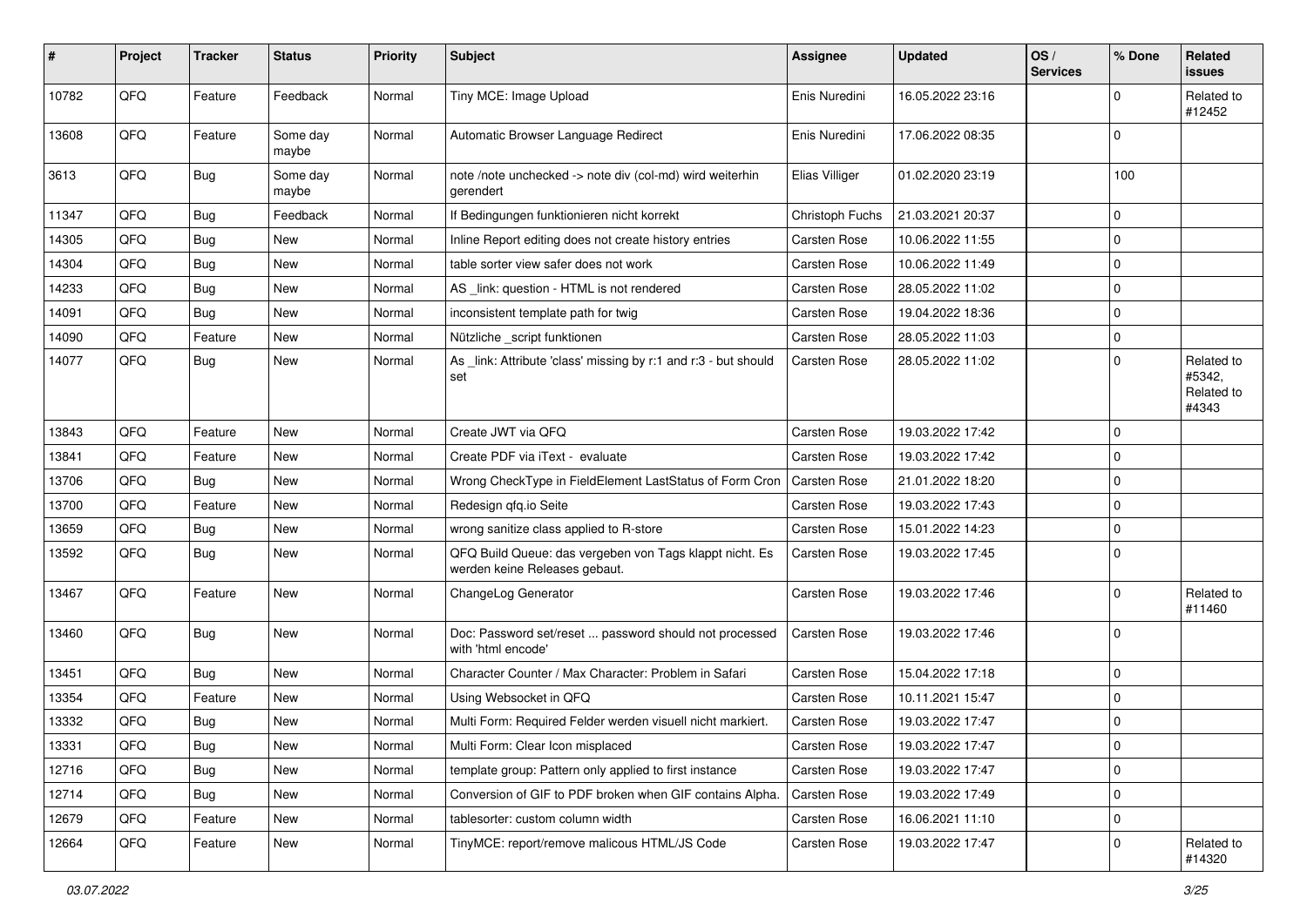| #     | Project | <b>Tracker</b> | <b>Status</b> | Priority | <b>Subject</b>                                                                                                                                      | Assignee            | <b>Updated</b>   | OS/<br><b>Services</b> | % Done         | Related<br>issues                             |
|-------|---------|----------------|---------------|----------|-----------------------------------------------------------------------------------------------------------------------------------------------------|---------------------|------------------|------------------------|----------------|-----------------------------------------------|
| 12632 | QFQ     | Feature        | <b>New</b>    | Normal   | TinyMCE: Prepare CSS classes for images                                                                                                             | <b>Carsten Rose</b> | 04.06.2021 14:35 |                        | 100            | Blocked by<br>#12186                          |
| 12603 | QFQ     | Feature        | <b>New</b>    | Normal   | Dropdown (Select), Radio, checkbox:<br>itemListAlways={{!SELECT key, value}}                                                                        | Carsten Rose        | 19.03.2022 17:47 |                        | $\Omega$       |                                               |
| 12581 | QFQ     | <b>Bug</b>     | <b>New</b>    | Normal   | Form.forward=close: Record 'new' in new browser tab ><br>save (& close) >> Form is not reloaded with new created<br>record id and stays in mode=new | Carsten Rose        | 19.03.2022 17:48 |                        | $\overline{0}$ |                                               |
| 12520 | QFQ     | Bug            | New           | Normal   | Switch FE User: still active even FE User session expired                                                                                           | Carsten Rose        | 19.03.2022 17:48 |                        | $\mathbf 0$    |                                               |
| 12512 | QFQ     | Bug            | New           | Normal   | Some MySQL Installation can't use 'stored procedures'                                                                                               | <b>Carsten Rose</b> | 19.03.2022 17:48 |                        | 0              |                                               |
| 12480 | QFQ     | Feature        | <b>New</b>    | Normal   | If QFQ upgrade is running, block further request                                                                                                    | <b>Carsten Rose</b> | 03.05.2021 20:45 |                        | $\Omega$       |                                               |
| 12477 | QFQ     | Feature        | <b>New</b>    | Normal   | Support for refactoring: Form, FormElement, diverse<br>Tabellen/Spalten, tt-content Records                                                         | <b>Carsten Rose</b> | 03.05.2021 20:45 |                        | $\overline{0}$ |                                               |
| 12474 | QFQ     | Feature        | New           | Normal   | Check BaseConfigURL if it is given and the the last char is 7                                                                                       | Carsten Rose        | 03.05.2021 20:45 |                        | $\Omega$       |                                               |
| 12465 | QFQ     | Feature        | <b>New</b>    | Normal   | QFQ Function: use in FE to fill StoreRecord                                                                                                         | <b>Carsten Rose</b> | 05.05.2021 21:58 |                        | $\Omega$       |                                               |
| 12413 | QFQ     | Feature        | New           | Normal   | STORE_TYPO3: enhance for {{be_users.email:T}},<br>{{fe users.email:T}}                                                                              | <b>Carsten Rose</b> | 03.05.2021 20:45 |                        | $\Omega$       | Related to<br>#12412,<br>Related to<br>#10012 |
| 12412 | QFQ     | Feature        | New           | Normal   | Action/Escape qualifier 'e' (empty), '0': if given, an empty<br>string (or '0') will be treated as 'not found'                                      | <b>Carsten Rose</b> | 08.05.2021 09:40 |                        | $\Omega$       | Related to<br>#12413,<br>Related to<br>#10012 |
| 12400 | QFQ     | Feature        | <b>New</b>    | Normal   | Tutorial ist in QFQ Doku, Wird in der Suche gefunden, es<br>gibt aber kein Menupunkt - Inhalt ueberpruefen                                          | <b>Carsten Rose</b> | 03.05.2021 20:45 |                        | $\overline{0}$ |                                               |
| 12330 | QFQ     | Feature        | <b>New</b>    | Normal   | Copy to input field / text area / TinyMCE                                                                                                           | <b>Carsten Rose</b> | 07.04.2021 09:01 |                        | $\Omega$       |                                               |
| 12327 | QFQ     | Bug            | <b>New</b>    | Normal   | Copy to clipboard: Glyphicon can not be changed                                                                                                     | <b>Carsten Rose</b> | 27.12.2021 17:59 |                        | 0              |                                               |
| 12269 | QFQ     | Feature        | New           | Normal   | 2FA - Login                                                                                                                                         | Carsten Rose        | 03.05.2021 20:45 |                        | $\Omega$       |                                               |
| 12187 | QFQ     | <b>Bug</b>     | New           | Normal   | Trigger FormAsFile() via Report: probably problem with multi<br>DB setup                                                                            | <b>Carsten Rose</b> | 20.03.2021 21:20 |                        | $\Omega$       |                                               |
| 12163 | QFQ     | Feature        | <b>New</b>    | Normal   | Checkbox: table wrap                                                                                                                                | <b>Carsten Rose</b> | 03.05.2021 20:51 |                        | $\Omega$       |                                               |
| 12162 | QFQ     | Feature        | New           | Normal   | FE.type=sendmail: personalized mailing (several mails) via<br>template                                                                              | Carsten Rose        | 03.05.2021 20:45 |                        | $\Omega$       |                                               |
| 12146 | QFQ     | Feature        | New           | Normal   | Autocron Job: Anzeigen wann der naechste Job<br>ausgefuehrt wird, resp das er nicht ausgefuehrt wird                                                | <b>Carsten Rose</b> | 15.03.2021 15:23 |                        | $\Omega$       |                                               |
| 12133 | QFQ     | <b>Bug</b>     | New           | Normal   | NPM, phpSpreadSheet aktualisieren                                                                                                                   | <b>Carsten Rose</b> | 15.03.2021 09:04 |                        | $\overline{0}$ |                                               |
| 12119 | QFQ     | Feature        | <b>New</b>    | Normal   | AS paged: error message missing if there ist no 'r'<br>argument.                                                                                    | <b>Carsten Rose</b> | 03.05.2021 20:51 |                        | $\Omega$       |                                               |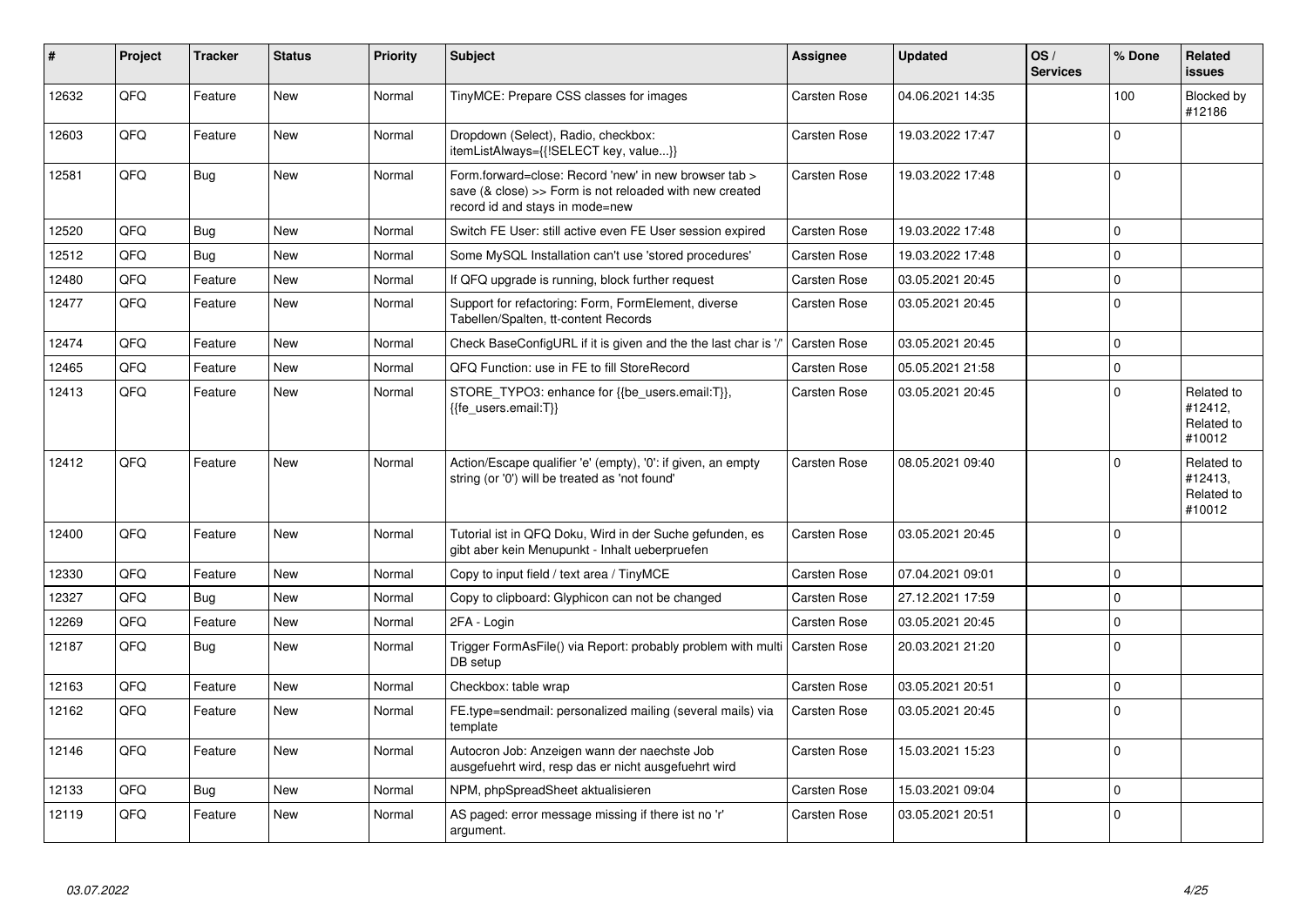| #     | Project | <b>Tracker</b> | <b>Status</b> | <b>Priority</b> | Subject                                                                                              | Assignee                                               | <b>Updated</b>   | OS/<br><b>Services</b> | % Done      | Related<br>issues                            |                      |
|-------|---------|----------------|---------------|-----------------|------------------------------------------------------------------------------------------------------|--------------------------------------------------------|------------------|------------------------|-------------|----------------------------------------------|----------------------|
| 12109 | QFQ     | Feature        | New           | Normal          | Donwload Link: Plain, SIP, Persistent Link, Peristent SIP -<br>new notation                          | <b>Carsten Rose</b>                                    | 03.05.2021 20:45 |                        | $\Omega$    | Related to<br>#12085                         |                      |
| 12045 | QFQ     | <b>Bug</b>     | <b>New</b>    | Normal          | templateGroup afterSave FE: Aufruf ohne<br>sqlHonorFormElements funktioniert nicht                   | Carsten Rose                                           | 18.02.2021 16:33 |                        | $\mathbf 0$ |                                              |                      |
| 12040 | QFQ     | <b>Bug</b>     | <b>New</b>    | Normal          | FE Mode 'hidden' für zwei FEs auf einer Zeile                                                        | Carsten Rose                                           | 18.02.2021 10:13 |                        | 0           |                                              |                      |
| 12024 | QFQ     | Feature        | <b>New</b>    | Normal          | Excel Export: text columns by default decode<br>htmlspeciachar()                                     | Carsten Rose                                           | 17.02.2021 23:55 |                        | $\mathbf 0$ | Related to<br>#12022                         |                      |
| 12023 | QFQ     | Feature        | New           | Normal          | MySQL Stored Precdure: QDECODESPECIALCHAR()                                                          | Carsten Rose                                           | 16.02.2021 11:16 |                        | $\Omega$    | Related to<br>#12022                         |                      |
| 11955 | QFQ     | Feature        | <b>New</b>    | Normal          | subrecord: new title option to set <th> attributes - e.g. to<br/>customize tablesorter options.</th> | attributes - e.g. to<br>customize tablesorter options. | Carsten Rose     | 03.05.2021 20:47       |             | $\mathbf 0$                                  | Related to<br>#11775 |
| 11775 | QFQ     | Feature        | New           | Normal          | Subrecord Tooltip pro Feld                                                                           | Carsten Rose                                           | 18.12.2020 15:22 |                        | $\mathbf 0$ | Related to<br>#11955                         |                      |
| 11752 | QFQ     | Bug            | <b>New</b>    | Normal          | checkbox renders multiple input elements with same name                                              | Carsten Rose                                           | 17.12.2020 14:58 |                        | $\mathbf 0$ | Related to<br>#11750                         |                      |
| 11747 | QFQ     | Feature        | New           | Normal          | Maintenance Page with Redirect                                                                       | Carsten Rose                                           | 03.05.2021 20:47 |                        | $\mathbf 0$ | Related to<br>#11741                         |                      |
| 11702 | QFQ     | Feature        | New           | Normal          | HTML Special Char makes no sense for 'allbut' if '&' is<br>forbidden                                 | Carsten Rose                                           | 07.12.2021 16:35 |                        | $\Omega$    | Related to<br>#5112,<br>Related to<br>#14320 |                      |
| 11695 | QFQ     | <b>Bug</b>     | <b>New</b>    | Normal          | MultiForm required FE Error                                                                          | Carsten Rose                                           | 04.12.2020 13:34 |                        | $\mathbf 0$ |                                              |                      |
| 11668 | QFQ     | <b>Bug</b>     | <b>New</b>    | Normal          | Play function.sql - problem with mysql                                                               | Carsten Rose                                           | 03.05.2021 20:48 |                        | $\mathbf 0$ |                                              |                      |
| 11667 | QFQ     | Bug            | <b>New</b>    | Normal          | MySQL mariadb-server-10.3: Incorrect datetime value                                                  | <b>Carsten Rose</b>                                    | 03.05.2021 20:48 |                        | 0           |                                              |                      |
| 11523 | QFQ     | Feature        | New           | Normal          | Mit dynamic Update erkennen, ob Upload gemacht wurde                                                 | Carsten Rose                                           | 13.11.2020 15:07 |                        | $\mathbf 0$ | Related to<br>#9533                          |                      |
| 11516 | QFQ     | Feature        | <b>New</b>    | Normal          | Multi Page Form (Previous/Next Buttons)                                                              | Carsten Rose                                           | 16.03.2021 17:52 |                        | $\mathbf 0$ |                                              |                      |
| 11504 | QFQ     | Feature        | New           | Normal          | Dynamic Update: Button text update for 'Save',' Close' &<br>'Delete'                                 | Carsten Rose                                           | 12.11.2020 23:44 |                        | $\mathbf 0$ |                                              |                      |
| 11460 | QFQ     | Feature        | <b>New</b>    | Normal          | Easier creation of changelog: gitchangelog                                                           | Carsten Rose                                           | 12.06.2021 10:20 |                        | $\Omega$    | Related to<br>#13467                         |                      |
| 11239 | QFQ     | <b>Bug</b>     | New           | Normal          | Radiobutton (plain): horizontales Rendern abhängig vom<br>Datentyp in der Datenbank                  | Carsten Rose                                           | 30.09.2020 18:37 |                        | 0           |                                              |                      |
| 11080 | QFQ     | Feature        | New           | Normal          | Send MQTT messages                                                                                   | Carsten Rose                                           | 29.08.2020 19:49 |                        | $\mathbf 0$ |                                              |                      |
| 10996 | QFQ     | Feature        | New           | Normal          | Download video via sip: no seek                                                                      | Carsten Rose                                           | 12.08.2020 14:18 |                        | 0           |                                              |                      |
| 10979 | QFQ     | Feature        | New           | Normal          | Ajax Calls an API - dataReport                                                                       | Carsten Rose                                           | 11.05.2022 12:15 |                        | 0           |                                              |                      |
| 10976 | QFQ     | Feature        | New           | Normal          | Excel Export Verbesserungen                                                                          | Carsten Rose                                           | 06.08.2020 10:56 |                        | 0           |                                              |                      |
| 10937 | QFG     | Bug            | New           | Normal          | Fehler mit abhängigen Select- Feldern beim Positionieren                                             | Carsten Rose                                           | 12.11.2020 23:45 |                        | 0           |                                              |                      |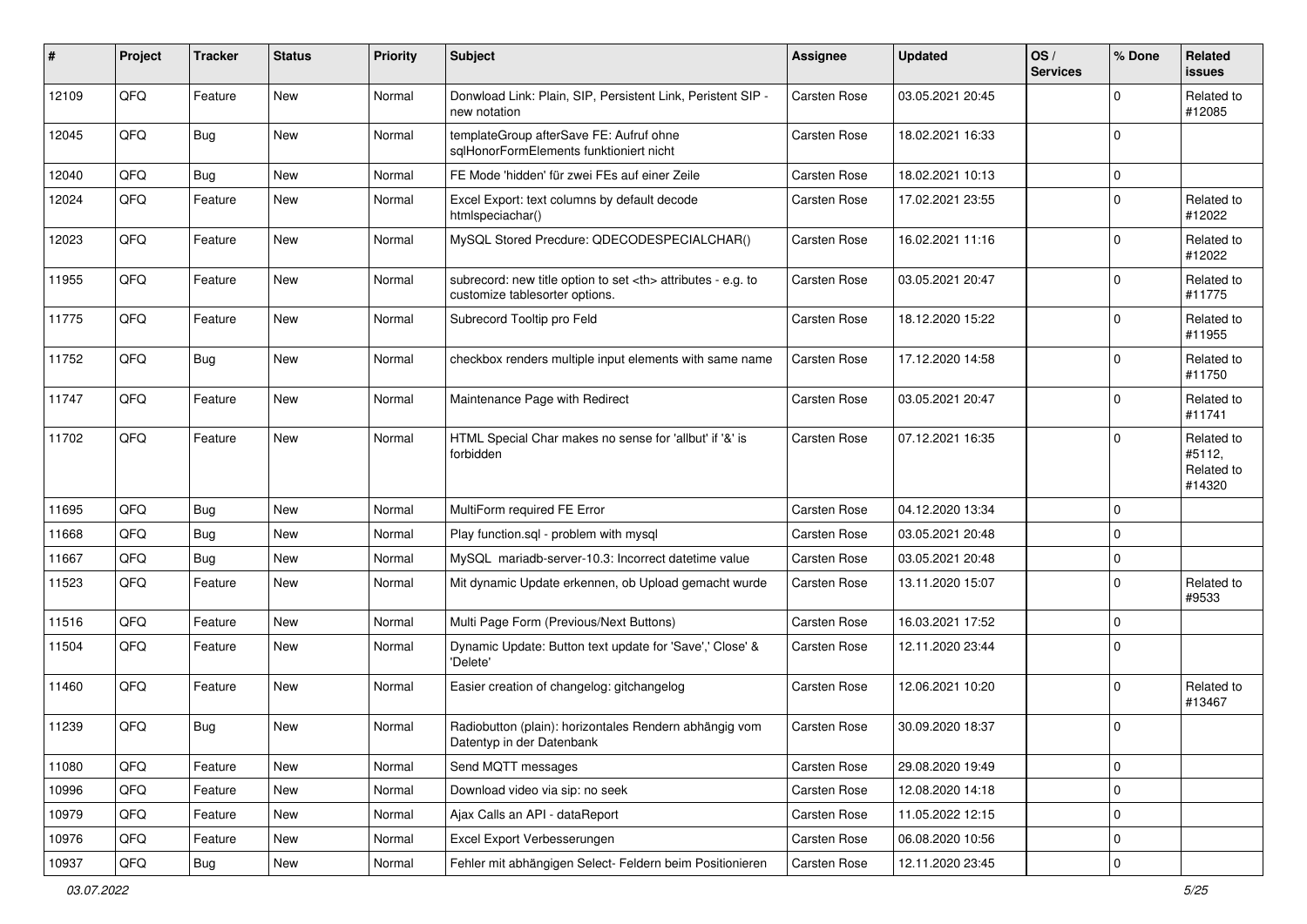| #     | Project | <b>Tracker</b> | <b>Status</b> | <b>Priority</b> | <b>Subject</b>                                                                                                                        | <b>Assignee</b>     | <b>Updated</b>   | OS/<br><b>Services</b> | % Done      | Related<br><b>issues</b>                                             |
|-------|---------|----------------|---------------|-----------------|---------------------------------------------------------------------------------------------------------------------------------------|---------------------|------------------|------------------------|-------------|----------------------------------------------------------------------|
| 10819 | QFQ     | Feature        | New           | Normal          | Persistent SIP - second try                                                                                                           | Carsten Rose        | 29.06.2020 23:02 |                        | $\Omega$    | Related to<br>#6261                                                  |
| 10714 | QFQ     | Feature        | <b>New</b>    | Normal          | multi Table Form                                                                                                                      | Carsten Rose        | 16.03.2021 18:44 |                        | $\mathbf 0$ |                                                                      |
| 10704 | QFQ     | Bug            | New           | Normal          | wkhtml problem rendering fullCalendar.js / fabric.js >><br>successor: puppeteer                                                       | <b>Carsten Rose</b> | 12.11.2020 23:45 |                        | $\mathbf 0$ | Related to<br>#5024,<br>Related to<br>#4650,<br>Related to<br>#10715 |
| 10658 | QFQ     | Bug            | <b>New</b>    | Normal          | processReadOnly broken                                                                                                                | Carsten Rose        | 27.05.2020 17:55 |                        | $\mathbf 0$ |                                                                      |
| 10593 | QFQ     | Feature        | <b>New</b>    | Normal          | label2: text behind input element                                                                                                     | <b>Carsten Rose</b> | 16.05.2020 10:57 |                        | $\mathbf 0$ |                                                                      |
| 10588 | QFQ     | Bug            | New           | Normal          | typeahed Tag: Doku anpassen                                                                                                           | Carsten Rose        | 12.11.2020 23:45 |                        | $\mathbf 0$ |                                                                      |
| 10322 | QFQ     | Bug            | New           | Normal          | FormElement / Radio: missing column 'enum' >> FE not<br>reported                                                                      | Carsten Rose        | 07.05.2020 09:37 |                        | $\mathbf 0$ |                                                                      |
| 10119 | QFQ     | Feature        | New           | Normal          | Dropdown (selectlist) & TypeAhead: format and catagorize<br>list                                                                      | Carsten Rose        | 07.05.2020 09:36 |                        | $\mathbf 0$ |                                                                      |
| 10115 | QFQ     | Feature        | <b>New</b>    | Normal          | TypeAhead: static list                                                                                                                | Carsten Rose        | 26.02.2020 16:42 |                        | 100         |                                                                      |
| 10082 | QFQ     | Bug            | New           | Normal          | FE.type=SELECT - 'sanatize' Class                                                                                                     | Carsten Rose        | 07.05.2020 09:36 |                        | $\Omega$    | Related to<br>#10081                                                 |
| 10080 | QFQ     | Feature        | New           | Normal          | Popup on 'save' / 'close': configure dialog (answer<br>ves/no/cancle/)                                                                | <b>Carsten Rose</b> | 28.03.2021 20:52 |                        | $\Omega$    | Is duplicate<br>of #12262                                            |
| 10014 | QFQ     | Feature        | New           | Normal          | Manual.rst: describe behaviour and process order of<br>fillStoreVar, slaveId, sqlBefore,                                              | <b>Carsten Rose</b> | 01.02.2020 22:31 |                        | $\mathbf 0$ |                                                                      |
| 9983  | QFQ     | Feature        | New           | Normal          | Report Notation: new keyword 'range'                                                                                                  | Carsten Rose        | 01.02.2020 15:55 |                        | $\Omega$    |                                                                      |
| 9927  | QFQ     | Feature        | <b>New</b>    | Normal          | QFQ Update: a) Update nur machen wenn BE User<br>eingeloggt ist., b) Bei Fehler genaue Meldung welcher<br>Updateschritt Probleme hat. | <b>Carsten Rose</b> | 22.01.2020 12:59 |                        | $\Omega$    |                                                                      |
| 9811  | QFQ     | Feature        | <b>New</b>    | Normal          | Report: tag every n'th row                                                                                                            | <b>Carsten Rose</b> | 01.02.2020 23:22 |                        | $\Omega$    |                                                                      |
| 9783  | QFQ     | Bug            | New           | Normal          | Email with special characters                                                                                                         | Carsten Rose        | 01.02.2020 23:22 |                        | $\mathbf 0$ |                                                                      |
| 9781  | QFQ     | Feature        | <b>New</b>    | Normal          | Button: CSS class to make buttons smaller                                                                                             | Carsten Rose        | 01.02.2020 23:22 |                        | $\mathbf 0$ |                                                                      |
| 9777  | QFQ     | Feature        | <b>New</b>    | Normal          | Logging QFQ Variables                                                                                                                 | Carsten Rose        | 16.12.2019 17:17 |                        | $\mathbf 0$ |                                                                      |
| 9773  | QFQ     | <b>Bug</b>     | New           | Normal          | form.parameter.formModeGlobal=requiredOff                                                                                             | <b>Carsten Rose</b> | 01.02.2020 15:56 |                        | 0           |                                                                      |
| 9707  | QFQ     | Feature        | New           | Normal          | SIP security: encode pageld and check pageld on decode                                                                                | Carsten Rose        | 01.02.2020 23:22 |                        | 0           |                                                                      |
| 9706  | QFQ     | Feature        | New           | Normal          | Multi File Upload (hidden template group)                                                                                             | Carsten Rose        | 01.02.2020 23:22 |                        | $\mathbf 0$ | Related to<br>#7521,<br>Related to<br>#5562,<br>Related to<br>#13330 |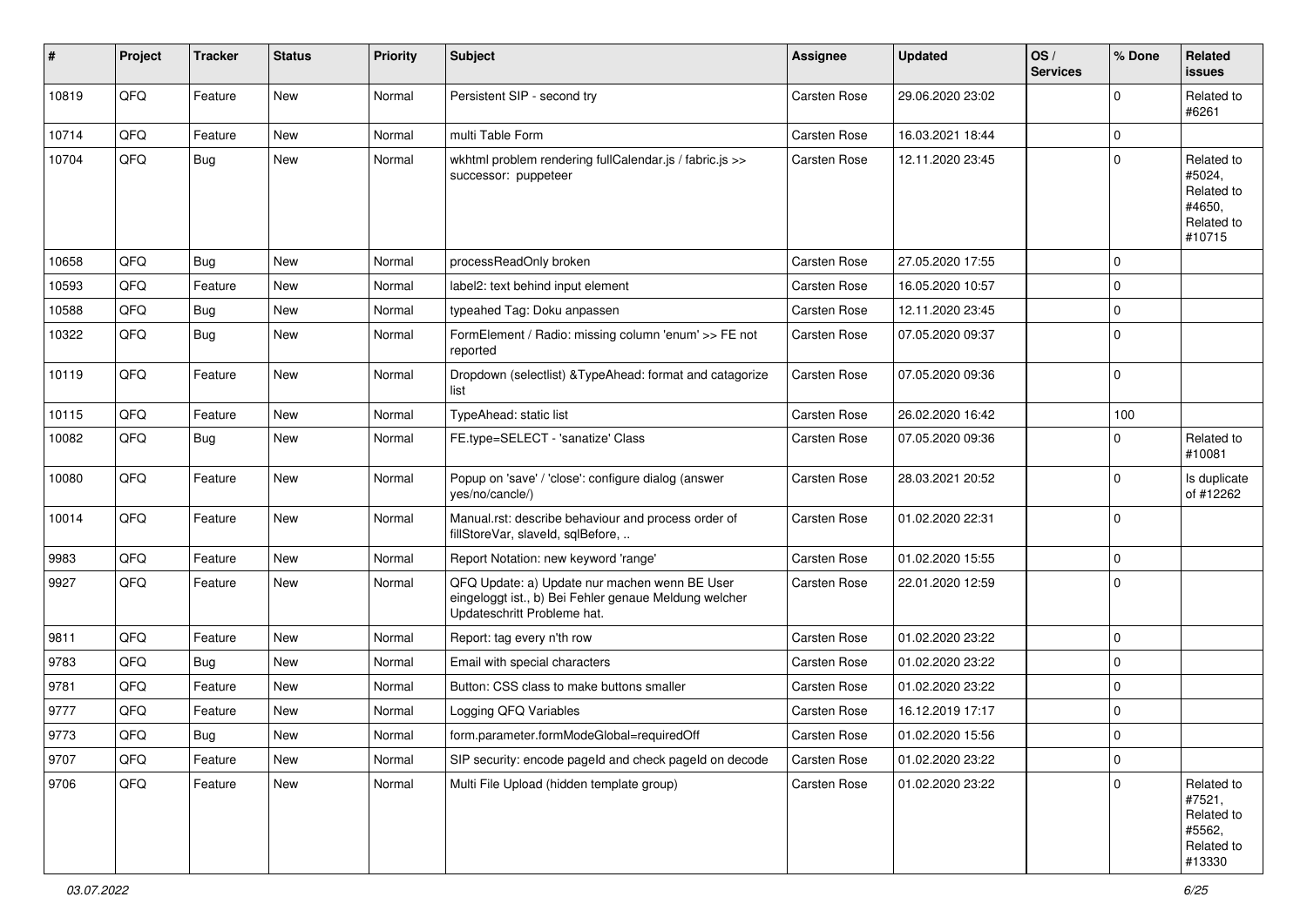| #    | Project | <b>Tracker</b> | <b>Status</b> | <b>Priority</b> | <b>Subject</b>                                                                                                      | Assignee            | <b>Updated</b>   | OS/<br><b>Services</b> | % Done      | Related<br>issues    |
|------|---------|----------------|---------------|-----------------|---------------------------------------------------------------------------------------------------------------------|---------------------|------------------|------------------------|-------------|----------------------|
| 9602 | QFQ     | Feature        | <b>New</b>    | Normal          | Form definition as JSON                                                                                             | <b>Carsten Rose</b> | 01.02.2020 23:21 |                        | $\Omega$    | Related to<br>#9600  |
| 9537 | QFQ     | Feature        | New           | Normal          | FormEditor: Edit fieldset in FrontEnd                                                                               | Carsten Rose        | 01.02.2020 23:22 |                        | $\mathbf 0$ |                      |
| 9533 | QFQ     | Bug            | <b>New</b>    | Normal          | FE.type=upload: Check in 'beforeSave' if upload is given                                                            | Carsten Rose        | 01.02.2020 23:22 |                        | $\Omega$    | Related to<br>#11523 |
| 9352 | QFQ     | Feature        | <b>New</b>    | Normal          | FE 'Native' fire slaveld, sqlAfter, sqlIns                                                                          | Carsten Rose        | 01.02.2020 23:22 |                        | $\mathbf 0$ |                      |
| 9348 | QFQ     | Feature        | New           | Normal          | defaultThumbnailSize: pre render thumbnails                                                                         | Carsten Rose        | 12.06.2021 09:05 |                        | $\mathbf 0$ |                      |
| 9317 | QFQ     | <b>Bug</b>     | New           | Normal          | FE.type=note: with dynamic show/hidden an empty label<br>causes trouble                                             | Carsten Rose        | 01.02.2020 23:22 |                        | $\Omega$    |                      |
| 9275 | QFQ     | <b>Bug</b>     | New           | Normal          | autcron: t3 page, which takes to long to respond, is not<br>reported properly                                       | Carsten Rose        | 01.02.2020 23:22 |                        | 100         |                      |
| 9221 | QFQ     | Feature        | <b>New</b>    | Normal          | typeAhead: Zeichenlimite ausschalten                                                                                | Carsten Rose        | 29.06.2022 22:36 |                        | $\mathbf 0$ |                      |
| 9208 | QFQ     | Feature        | New           | Normal          | Manage 'recent' records                                                                                             | Carsten Rose        | 01.02.2020 23:22 |                        | $\Omega$    |                      |
| 9177 | QFQ     | <b>Bug</b>     | New           | Normal          | Bug? QFQ tries to save an action FE, which has real<br>existing column name                                         | Carsten Rose        | 01.02.2020 23:22 |                        | $\Omega$    |                      |
| 9136 | QFQ     | Feature        | New           | Normal          | Create ZIP files with dynamic PDFs                                                                                  | Carsten Rose        | 01.02.2020 23:22 |                        | $\mathbf 0$ |                      |
| 9129 | QFQ     | Feature        | <b>New</b>    | Normal          | sqlValidate: Message as notification, not as error                                                                  | Carsten Rose        | 01.02.2020 23:22 |                        | $\Omega$    | Related to<br>#9128  |
| 9128 | QFQ     | Feature        | <b>New</b>    | Normal          | Error Message: not replaced variables- a) replace back to<br>'{{', b) underline                                     | Carsten Rose        | 01.02.2020 23:22 |                        | $\Omega$    | Related to<br>#9129  |
| 9127 | QFQ     | <b>Bug</b>     | New           | Normal          | Error Message: change 'roll over' color - text not readable                                                         | Carsten Rose        | 01.02.2020 23:22 |                        | $\mathbf 0$ |                      |
| 9077 | QFQ     | <b>Bug</b>     | New           | Normal          | typeAheadSql: report broken SQL                                                                                     | Carsten Rose        | 29.06.2022 22:35 |                        | $\Omega$    | Related to<br>#4018  |
| 9013 | QFQ     | <b>Bug</b>     | New           | Normal          | Error in Twig template not handled                                                                                  | Carsten Rose        | 20.10.2021 13:43 |                        | $\mathbf 0$ |                      |
| 8975 | QFQ     | Feature        | New           | Normal          | Report Notation: 2.0                                                                                                | Carsten Rose        | 01.02.2020 23:22 |                        | $\Omega$    | Related to<br>#8963  |
| 8806 | QFQ     | Feature        | New           | Normal          | SQL Function nl2br                                                                                                  | Carsten Rose        | 01.02.2020 23:22 |                        | $\Omega$    |                      |
| 8719 | QFQ     | Feature        | New           | Normal          | extraButtonLock: add support for 0/1                                                                                | <b>Carsten Rose</b> | 01.02.2020 23:22 |                        | $\mathbf 0$ |                      |
| 8702 | QFQ     | Feature        | New           | Normal          | Load Record which is locked: missing user info                                                                      | Carsten Rose        | 11.12.2019 16:16 |                        | $\Omega$    | Related to<br>#9789  |
| 8336 | QFQ     | Feature        | New           | Normal          | Form > modified > Close New: a) Optional disable popup, b) Carsten Rose<br>custom text, c) mode on save: close stay |                     | 01.02.2020 23:22 |                        | $\mathbf 0$ | Related to<br>#8335  |
| 8217 | QFQ     | Feature        | New           | Normal          | if-elseif-else construct                                                                                            | Carsten Rose        | 16.03.2021 18:41 |                        | $\mathbf 0$ | Related to<br>#10716 |
| 8187 | QFQ     | Feature        | New           | Normal          | Subrecord: enable/hide new button - make new/edit/delete<br>customizeable.                                          | Carsten Rose        | 06.03.2021 18:44 |                        | $\mathbf 0$ | Related to<br>#11326 |
| 8089 | QFQ     | Feature        | New           | Normal          | Copy/Paste for FormElements                                                                                         | Carsten Rose        | 01.02.2020 23:22 |                        | 0           |                      |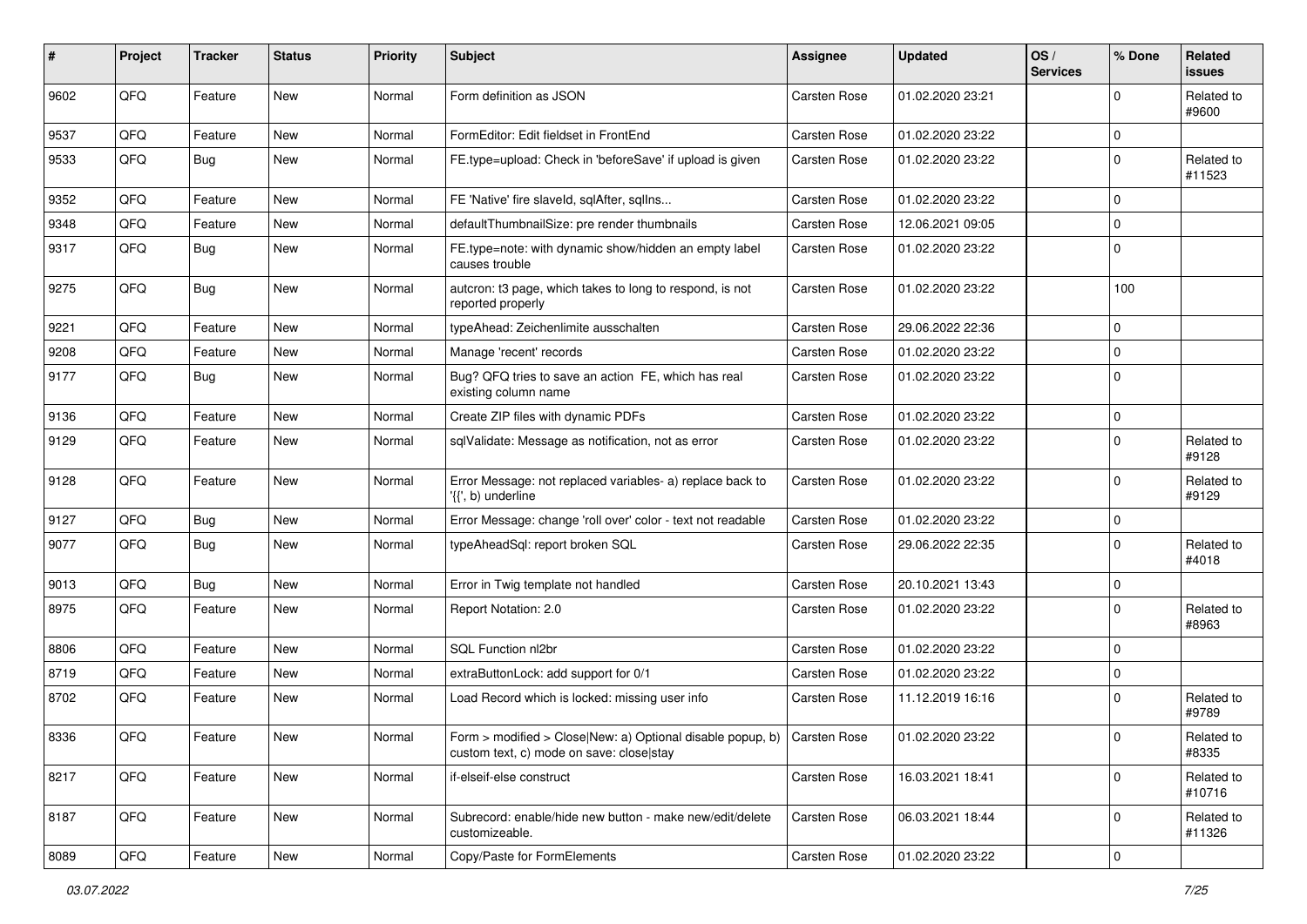| #    | Project | Tracker    | <b>Status</b> | <b>Priority</b> | <b>Subject</b>                                                                                        | Assignee            | <b>Updated</b>   | OS/<br><b>Services</b> | % Done         | Related<br>issues    |
|------|---------|------------|---------------|-----------------|-------------------------------------------------------------------------------------------------------|---------------------|------------------|------------------------|----------------|----------------------|
| 8049 | QFQ     | Bug        | <b>New</b>    | Normal          | FE.type=note, column 'value': text moves some pixel to top<br>after save                              | <b>Carsten Rose</b> | 01.02.2020 23:22 |                        | $\Omega$       |                      |
| 7924 | QFQ     | Feature    | <b>New</b>    | Normal          | Radio/Checkbox with Tooltip                                                                           | Carsten Rose        | 01.02.2020 23:22 |                        | $\Omega$       |                      |
| 7920 | QFQ     | Feature    | <b>New</b>    | Normal          | FE: Syntax Highlight, Zeinlenumbruch                                                                  | Carsten Rose        | 01.02.2020 10:03 |                        | $\Omega$       |                      |
| 7890 | QFQ     | <b>Bug</b> | <b>New</b>    | Normal          | FormElement 'required': extraButtonInfo not aligned                                                   | Carsten Rose        | 11.06.2021 21:17 |                        | $\Omega$       | Related to<br>#11517 |
| 7812 | QFQ     | Feature    | <b>New</b>    | Normal          | FE 'Subrecord' - new option 'subrecordShowFilter',<br>'subrecordPaging'                               | <b>Carsten Rose</b> | 01.02.2020 23:22 |                        | $\Omega$       |                      |
| 7795 | QFQ     | Bug        | New           | Normal          | Readonly Form: Typeahead-Felder                                                                       | Carsten Rose        | 01.02.2020 23:22 |                        | $\mathbf 0$    | Related to<br>#10640 |
| 7685 | QFQ     | <b>Bug</b> | <b>New</b>    | Normal          | Open FormElement from QFQ error message and save<br>modified record: error about missing {{formId:F}} | Carsten Rose        | 01.02.2020 23:22 |                        | $\Omega$       |                      |
| 7683 | QFQ     | Feature    | <b>New</b>    | Normal          | Special column names in '{{ SELECT  AS _link }}' should<br>be detected                                | <b>Carsten Rose</b> | 01.02.2020 23:21 |                        | $\overline{0}$ |                      |
| 7681 | QFQ     | Feature    | <b>New</b>    | Normal          | Optional switch off 'check for modified record'                                                       | <b>Carsten Rose</b> | 01.02.2020 23:21 |                        | $\Omega$       |                      |
| 7660 | QFQ     | Feature    | <b>New</b>    | Normal          | IMAP: import mails to DB, move / delete mails                                                         | Carsten Rose        | 01.02.2020 09:52 |                        | $\mathbf 0$    |                      |
| 7574 | QFQ     | Bug        | <b>New</b>    | Normal          | Substitute error: form element not reported / dont parse<br>Form.note                                 | <b>Carsten Rose</b> | 01.02.2020 23:21 |                        | $\mathbf 0$    |                      |
| 7547 | QFQ     | Bug        | <b>New</b>    | Normal          | Error Message in afterSave: wrong parameter column<br>reported                                        | Carsten Rose        | 01.02.2020 23:22 |                        | $\Omega$       |                      |
| 7524 | QFQ     | <b>Bug</b> | <b>New</b>    | Normal          | QFQ throws a 'General Error' if 'fileadmin/protected/log/' is<br>not writeable                        | <b>Carsten Rose</b> | 01.02.2020 23:22 |                        | $\Omega$       |                      |
| 7521 | QFQ     | Feature    | <b>New</b>    | Normal          | TemplateGroup: fe.type=upload                                                                         | Carsten Rose        | 01.02.2020 23:21 |                        | $\Omega$       | Related to<br>#9706  |
| 7520 | QFQ     | Feature    | <b>New</b>    | Normal          | QR Code:  AS _qr ( AS _link)                                                                          | Carsten Rose        | 01.02.2020 23:22 |                        | $\Omega$       |                      |
| 7519 | QFQ     | Feature    | <b>New</b>    | Normal          | Select: Multi                                                                                         | <b>Carsten Rose</b> | 01.02.2020 23:22 |                        | $\Omega$       |                      |
| 7513 | QFQ     | Bug        | <b>New</b>    | Normal          | Radios not correct aligned                                                                            | Carsten Rose        | 01.02.2020 23:22 |                        | $\Omega$       |                      |
| 7512 | QFQ     | Bug        | <b>New</b>    | Normal          | FE: inputType=number >> 'pattern' is not respected                                                    | <b>Carsten Rose</b> | 01.02.2020 23:22 |                        | $\Omega$       |                      |
| 7481 | QFQ     | Feature    | <b>New</b>    | Normal          | Detect 'BaseUrl' automatically                                                                        | <b>Carsten Rose</b> | 01.02.2020 23:21 |                        | $\mathbf 0$    |                      |
| 7480 | QFQ     | Feature    | New           | Normal          | Record History (Undo / Redo)                                                                          | Carsten Rose        | 11.12.2019 16:16 |                        | $\Omega$       | Related to<br>#2361  |
| 7342 | QFQ     | Feature    | <b>New</b>    | Normal          | add content = hide this                                                                               | <b>Carsten Rose</b> | 01.02.2020 23:21 |                        | $\Omega$       |                      |
| 7280 | QFQ     | Feature    | <b>New</b>    | Normal          | recently used table                                                                                   | Carsten Rose        | 01.02.2020 23:21 |                        | $\Omega$       |                      |
| 7261 | QFQ     | <b>Bug</b> | <b>New</b>    | Normal          | Report pathFilename for user without path, only the filename                                          | Carsten Rose        | 01.02.2020 23:21 |                        | $\mathbf 0$    |                      |
| 7239 | QFQ     | Feature    | New           | Normal          | TinyMCE: html tag whitelist                                                                           | Carsten Rose        | 01.02.2020 23:21 |                        | $\Omega$       | Related to<br>#14320 |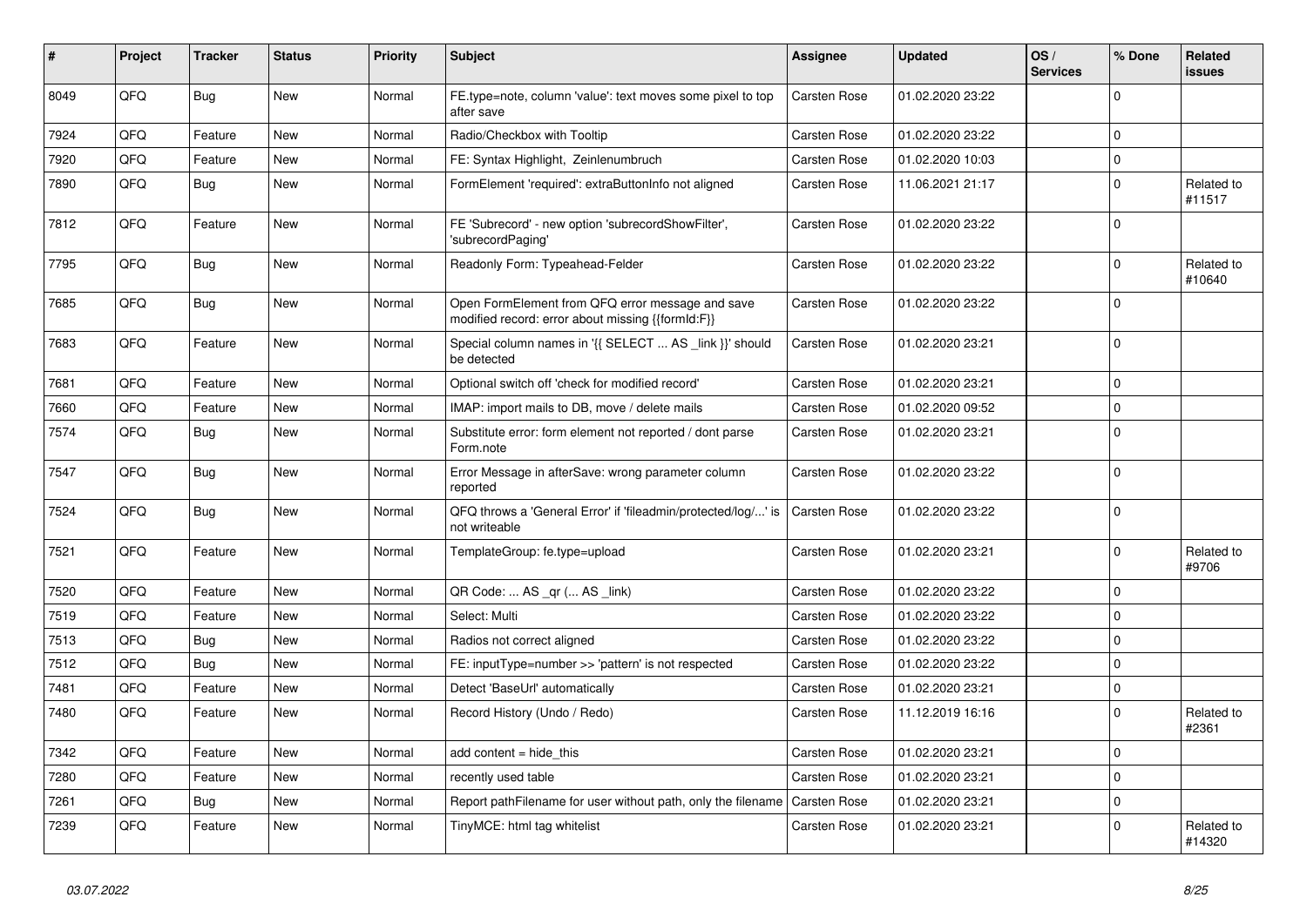| #    | Project | <b>Tracker</b> | <b>Status</b> | <b>Priority</b> | <b>Subject</b>                                                                                                             | <b>Assignee</b>     | <b>Updated</b>   | OS/<br><b>Services</b> | % Done      | Related<br><b>issues</b>                    |
|------|---------|----------------|---------------|-----------------|----------------------------------------------------------------------------------------------------------------------------|---------------------|------------------|------------------------|-------------|---------------------------------------------|
| 7219 | QFQ     | Bug            | <b>New</b>    | Normal          | typeSheadSql / typeAheadSqlPrefetch: change to curly<br>braces                                                             | <b>Carsten Rose</b> | 01.02.2020 23:21 |                        | $\Omega$    |                                             |
| 7175 | QFQ     | Feature        | <b>New</b>    | Normal          | Upload: md5 hash as filename                                                                                               | <b>Carsten Rose</b> | 01.02.2020 23:21 |                        | $\mathbf 0$ |                                             |
| 7119 | QFQ     | Feature        | <b>New</b>    | Normal          | Upload: scaleDownWidth, scaleDownHeight                                                                                    | Carsten Rose        | 01.02.2020 23:21 |                        | $\mathbf 0$ |                                             |
| 7109 | QFQ     | Feature        | <b>New</b>    | Normal          | Dynamic Updates: row/element hide                                                                                          | Carsten Rose        | 01.02.2020 23:22 |                        | $\Omega$    | Has<br>duplicate<br>#4081                   |
| 7102 | QFQ     | Feature        | New           | Normal          | Comment sign in report: '#' and '--'                                                                                       | Carsten Rose        | 01.02.2020 23:21 |                        | $\Omega$    |                                             |
| 7099 | QFQ     | Feature        | <b>New</b>    | Normal          | Redesign FormEditor                                                                                                        | <b>Carsten Rose</b> | 01.02.2020 23:21 |                        | $\Omega$    |                                             |
| 7014 | QFQ     | <b>Bug</b>     | <b>New</b>    | Normal          | Sending invalid emails succeeds when<br>debug.redirectAllMailTo is set                                                     | Carsten Rose        | 01.02.2020 23:21 |                        | $\Omega$    |                                             |
| 7002 | QFQ     | Bug            | <b>New</b>    | Normal          | Dynamic Update: row does not disappear / appear                                                                            | <b>Carsten Rose</b> | 01.02.2020 23:22 |                        | $\mathbf 0$ |                                             |
| 6912 | QFQ     | Bug            | <b>New</b>    | Normal          | error Message Var 'deadline' already set in SIP - in Form<br>with FE.value={{deadline:R:::{{deadlinePeriod:Y}}}}           | Carsten Rose        | 01.02.2020 23:21 |                        | $\mathbf 0$ |                                             |
| 6855 | QFQ     | Feature        | <b>New</b>    | Normal          | With {{feUser:U}}!={{feUser:T}}: Save / Delete: only possible<br>with {{feUserSave:U}}='yes' and '{{feUserDelete:U}}='yes' | Carsten Rose        | 01.02.2020 23:21 |                        | $\Omega$    |                                             |
| 6765 | QFQ     | Feature        | <b>New</b>    | Normal          | Moeglichkeit via QFQ eigene Logs zu schreiben                                                                              | Carsten Rose        | 01.02.2020 23:21 |                        | $\mathbf 0$ |                                             |
| 6723 | QFQ     | Feature        | <b>New</b>    | Normal          | Report QFQ Installation and Version                                                                                        | <b>Carsten Rose</b> | 12.06.2021 09:07 |                        | $\mathbf 0$ |                                             |
| 6677 | QFQ     | Bug            | <b>New</b>    | Normal          | Error message FE Action Element: no/wrong FE reference<br>who cause the problem.                                           | Carsten Rose        | 01.02.2020 23:21 |                        | $\Omega$    |                                             |
| 6609 | QFQ     | Feature        | <b>New</b>    | Normal          | Formlet: JSON API erweitern                                                                                                | <b>Carsten Rose</b> | 01.02.2020 23:21 |                        | 50          |                                             |
| 6602 | QFQ     | Feature        | <b>New</b>    | Normal          | Formlet: in Report auf Mausklick ein mini-form oeffnen                                                                     | Carsten Rose        | 11.12.2019 16:16 |                        | $\Omega$    |                                             |
| 6594 | QFQ     | Feature        | <b>New</b>    | Normal          | Excel: on download, check if there is a valid sip                                                                          | Carsten Rose        | 01.02.2020 23:21 |                        | $\mathbf 0$ |                                             |
| 6483 | QFQ     | Bug            | <b>New</b>    | Normal          | R Store funktioniert nicht bei 'Report Notation' im FE                                                                     | <b>Carsten Rose</b> | 01.02.2020 23:21 |                        | $\mathbf 0$ |                                             |
| 6462 | QFQ     | <b>Bug</b>     | <b>New</b>    | Normal          | File Upload: Nutzlose Fehlermeldung wenn Datei zu gross                                                                    | Carsten Rose        | 01.02.2020 23:21 |                        | $\Omega$    | Related to<br>#6139                         |
| 6437 | QFQ     | Feature        | <b>New</b>    | Normal          | Neuer Mode Button bei FormElementen                                                                                        | <b>Carsten Rose</b> | 01.02.2020 23:21 |                        | $\Omega$    | Related to<br>#9668,<br>Blocked by<br>#9678 |
| 6292 | QFQ     | Feature        | <b>New</b>    | Normal          | Download: File speichern mit Hash aber original Filename in<br>der Datenbank vermerken fuer Downloads                      | <b>Carsten Rose</b> | 01.02.2020 23:21 |                        | $\Omega$    |                                             |
| 6289 | QFQ     | Feature        | <b>New</b>    | Normal          | Form: Log                                                                                                                  | <b>Carsten Rose</b> | 01.02.2020 23:21 |                        | 0           |                                             |
| 6261 | QFQ     | Feature        | <b>New</b>    | Normal          | Persistent SIP                                                                                                             | Carsten Rose        | 12.06.2021 09:07 |                        | $\Omega$    | Related to<br>#10819                        |
| 5782 | QFQ     | Feature        | <b>New</b>    | Normal          | NextCloud API                                                                                                              | Carsten Rose        | 01.02.2020 10:02 |                        | $\Omega$    |                                             |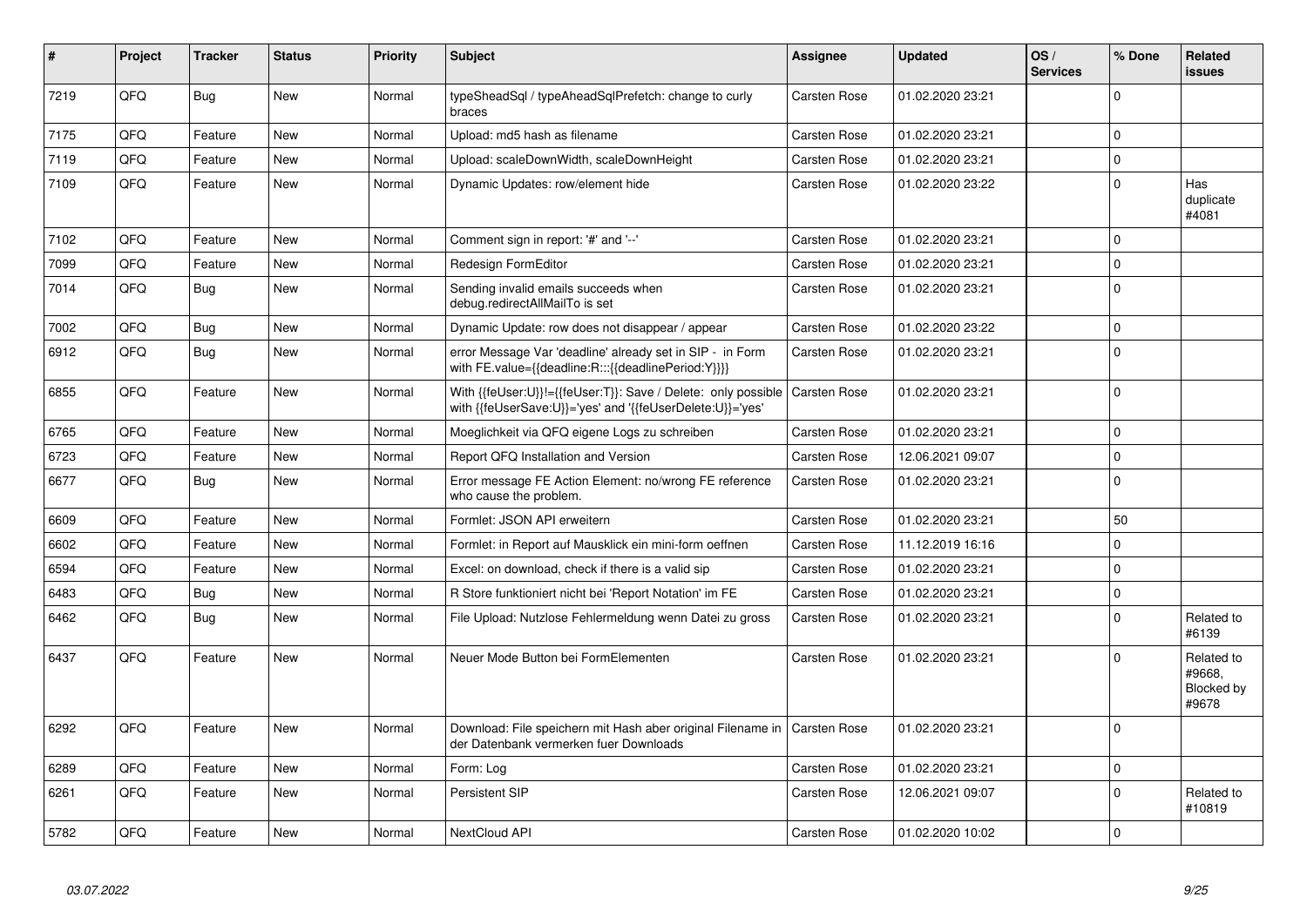| #     | Project | <b>Tracker</b> | <b>Status</b> | Priority | Subject                                                                                                | Assignee            | <b>Updated</b>   | OS/<br><b>Services</b> | % Done         | Related<br><b>issues</b>                    |
|-------|---------|----------------|---------------|----------|--------------------------------------------------------------------------------------------------------|---------------------|------------------|------------------------|----------------|---------------------------------------------|
| 5576  | QFQ     | <b>Bug</b>     | New           | Normal   | Using MySQL 'DROP' requires privilege - wich is not really<br>necessary.                               | Carsten Rose        | 01.02.2020 23:21 |                        | $\mathbf 0$    |                                             |
| 5559  | QFQ     | Bug            | New           | Normal   | FE.type = Upload: 'accept' might contain variables                                                     | Carsten Rose        | 11.05.2020 21:23 |                        | 0              |                                             |
| 5345  | QFQ     | Feature        | New           | Normal   | Report: UPDATE / INSERT / DELETE statements should<br>trigger subqueries, depending on the result.     | <b>Carsten Rose</b> | 27.05.2020 16:11 |                        | 0              |                                             |
| 5305  | QFQ     | Bug            | New           | Normal   | Upload FormElement: nicht disabled by readonly Form                                                    | Carsten Rose        | 16.06.2021 13:43 |                        | 0              | Related to<br>#9347,<br>Related to<br>#9834 |
| 5131  | QFQ     | Feature        | New           | Normal   | Activate Spin Gear ('wait/busy' indicator) via LINK attribute                                          | Carsten Rose        | 01.02.2020 23:21 |                        | 0              |                                             |
| 4756  | QFQ     | Bug            | New           | Normal   | Form dirty even nothing changes                                                                        | Carsten Rose        | 11.12.2019 16:16 |                        | $\mathbf 0$    |                                             |
| 4413  | QFQ     | Feature        | New           | Normal   | fieldset: show/hidden, modeSql, dynamicUpdate                                                          | Carsten Rose        | 09.02.2022 15:19 |                        | 0              |                                             |
| 4250  | QFQ     | Feature        | New           | Normal   | AutoCron in QFQ via PHP                                                                                | Carsten Rose        | 01.02.2020 23:21 |                        | $\mathbf 0$    | Related to<br>#3292,<br>Related to<br>#3291 |
| 4082  | QFQ     | Feature        | New           | Normal   | Dynamic Update: modeSql - useful default                                                               | Carsten Rose        | 01.02.2020 23:22 |                        | 0              |                                             |
| 4050  | QFQ     | Feature        | <b>New</b>    | Normal   | sql.log: 1) FormElement ID which causes a specific action,<br>2) Result in the same row.               | Carsten Rose        | 15.04.2020 11:35 |                        | $\mathbf 0$    | Related to<br>#5458                         |
| 4023  | QFQ     | Feature        | New           | Normal   | prepared statements - FE action: salveld, sqlInsert,<br>sqlUpdate, sqlDelete, sqlBefore, sqlAfter      | Carsten Rose        | 11.12.2019 16:15 |                        | 0              |                                             |
| 4018  | QFQ     | Feature        | New           | Normal   | typeahead: long query parameter / answer triggers 'Attack<br>detected' and purges current SIP storage. | Carsten Rose        | 29.06.2022 22:46 |                        | $\overline{0}$ | Related to<br>#9077                         |
| 3547  | QFQ     | Bug            | New           | Normal   | FE of type 'note' causes writing of empty fields.                                                      | Carsten Rose        | 01.02.2020 23:21 |                        | 0              |                                             |
| 3504  | QFQ     | Feature        | New           | Normal   | Logging: welche Action FEs werden wann wie ausgefuehrt                                                 | Carsten Rose        | 01.02.2020 23:21 |                        | $\overline{0}$ | Related to<br>#5458,<br>Related to<br>#4092 |
| 3432  | QFQ     | Feature        | <b>New</b>    | Normal   | subrecord: dynamicUpdate                                                                               | Carsten Rose        | 11.06.2020 21:10 |                        | $\mathbf 0$    | Related to<br>#5691                         |
| 2361  | QFQ     | Feature        | New           | Normal   | Logging wer/wann/wo welches Formular aufgerufen hat                                                    | <b>Carsten Rose</b> | 11.12.2019 16:15 |                        | 0              | Related to<br>#4432,<br>Related to<br>#7480 |
| 14371 | QFQ     | Feature        | Priorize      | Normal   | <b>LDAP via REPORT</b>                                                                                 | Carsten Rose        | 19.06.2022 16:37 |                        | $\overline{0}$ |                                             |
| 14290 | QFQ     | Feature        | Priorize      | Normal   | FormEditor: Show Table Definition                                                                      | Carsten Rose        | 19.06.2022 16:37 |                        | 0              |                                             |
| 14283 | QFQ     | Bug            | Priorize      | Normal   | HEIC / HEIF convert doesn't trigger                                                                    | Carsten Rose        | 19.06.2022 16:37 |                        | 0              |                                             |
| 12504 | QFQ     | Feature        | Priorize      | Normal   | sql.log: report fe.id                                                                                  | Carsten Rose        | 05.05.2021 22:09 |                        | 0              |                                             |
| 12503 | QFQ     | Feature        | Priorize      | Normal   | Detect dangerous UPDATE statement with missing WHERE   Carsten Rose                                    |                     | 05.05.2021 22:09 |                        | 0              |                                             |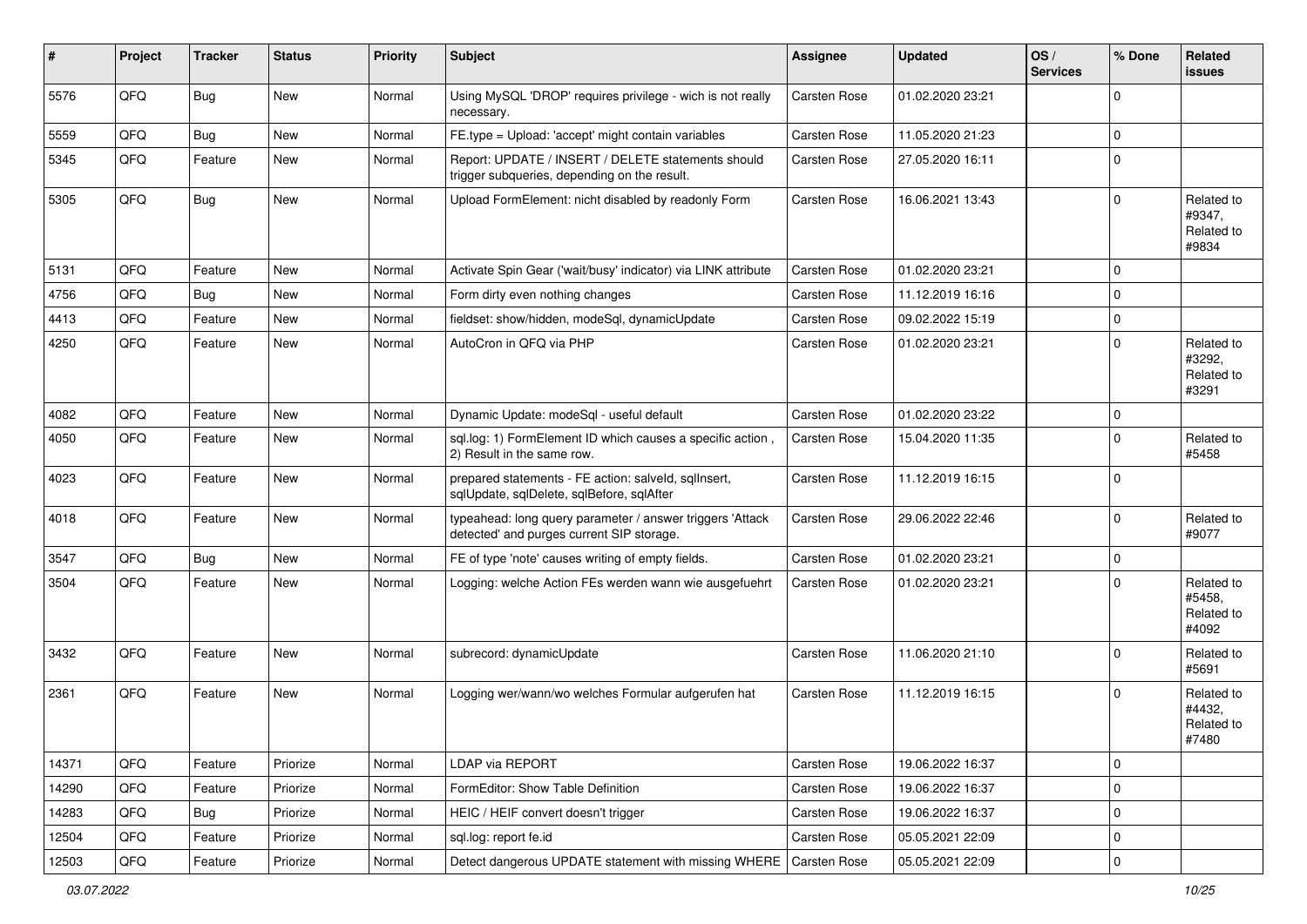| $\vert$ # | Project | <b>Tracker</b> | <b>Status</b> | <b>Priority</b> | <b>Subject</b>                                                                                           | <b>Assignee</b>     | <b>Updated</b>   | OS/<br><b>Services</b> | % Done      | Related<br><b>issues</b>                                                |
|-----------|---------|----------------|---------------|-----------------|----------------------------------------------------------------------------------------------------------|---------------------|------------------|------------------------|-------------|-------------------------------------------------------------------------|
| 12452     | QFQ     | Feature        | Priorize      | Normal          | BaseURL: alsways with '/' at the end                                                                     | <b>Carsten Rose</b> | 19.06.2022 13:45 |                        | $\Omega$    | Related to<br>#10782                                                    |
| 12325     | QFQ     | <b>Bug</b>     | Priorize      | Normal          | MultiDB form.dblndex not working for report syntax                                                       | Carsten Rose        | 07.09.2021 13:37 |                        | $\Omega$    | Related to<br>#12145,<br>Related to<br>#12314                           |
| 11320     | QFQ     | Feature        | Priorize      | Normal          | Typo3 Version 10 support                                                                                 | <b>Carsten Rose</b> | 05.05.2021 22:09 |                        | $\Omega$    |                                                                         |
| 10015     | QFQ     | Feature        | Priorize      | Normal          | Monospace in Textarea                                                                                    | <b>Carsten Rose</b> | 03.02.2020 13:40 |                        | $\mathbf 0$ |                                                                         |
| 10012     | QFQ     | Feature        | Priorize      | Normal          | redirectAllMailTo: {{beEmail:T}}                                                                         | <b>Carsten Rose</b> | 08.05.2021 09:54 |                        | $\Omega$    | Related to<br>#12412,<br>Related to<br>#12413,<br>Related to<br>#10011  |
| 10011     | QFQ     | Feature        | Priorize      | Normal          | Offer new STORE TYPO3 Variable 'beUser', 'beEmail'                                                       | <b>Carsten Rose</b> | 08.05.2021 09:51 |                        | $\Omega$    | Related to<br>#10012,<br>Related to<br>#12511                           |
| 10005     | QFQ     | Feature        | Priorize      | Normal          | Report / special column name:  AS _calendar                                                              | <b>Carsten Rose</b> | 03.06.2020 17:28 |                        | $\Omega$    |                                                                         |
| 9975      | QFQ     | <b>Bug</b>     | Priorize      | Normal          | Dropdown Menu: 'r:3' broken                                                                              | <b>Carsten Rose</b> | 01.02.2020 10:13 |                        | $\mathbf 0$ |                                                                         |
| 9968      | QFQ     | Feature        | Priorize      | Normal          | Tooltip in Links for Developer                                                                           | <b>Carsten Rose</b> | 01.02.2020 23:17 |                        | $\mathbf 0$ |                                                                         |
| 9958      | QFQ     | <b>Bug</b>     | Priorize      | Normal          | Broken subrecord query: no error message                                                                 | <b>Carsten Rose</b> | 05.02.2021 15:15 |                        | $\mathbf 0$ |                                                                         |
| 9947      | QFQ     | <b>Bug</b>     | Priorize      | Normal          | Unwanted error message if missing 'typeAheadSqlPrefetch'                                                 | Carsten Rose        | 01.02.2020 10:13 |                        | $\mathbf 0$ |                                                                         |
| 9928      | QFQ     | Feature        | Priorize      | Normal          | SpecialColumnName: a) Deprecated: ' AS "_+tag " ', b)<br>New: ' AS "_ <tag1><tag2>"</tag2></tag1>        | Carsten Rose        | 01.02.2020 23:17 |                        | $\mathbf 0$ | Related to<br>#9929                                                     |
| 9900      | QFQ     | Feature        | Priorize      | Normal          | Generic API Call: tt-content record >> JSON                                                              | <b>Carsten Rose</b> | 01.02.2020 10:13 |                        | $\mathbf 0$ |                                                                         |
| 9862      | QFQ     | Bug            | Priorize      | Normal          | Failed writing to sql mail q fq. log should throw an exception                                           | <b>Carsten Rose</b> | 01.02.2020 10:13 |                        | $\mathbf 0$ |                                                                         |
| 9834      | QFQ     | Bug            | Priorize      | Normal          | Input elements with tag 'disabled' are missing on<br>form-submit: server option 'processReadOnly' broken | <b>Carsten Rose</b> | 07.12.2021 16:43 |                        | $\mathbf 0$ | Related to<br>#9691,<br>Related to<br>#5305, Has<br>duplicate<br>#12331 |
| 9668      | QFQ     | Feature        | Priorize      | Normal          | Form.mode: rename 'hidden' to 'hide'                                                                     | Carsten Rose        | 05.05.2021 22:14 |                        | $\mathbf 0$ | Related to<br>#6437                                                     |
| 9394      | QFQ     | Feature        | Priorize      | Normal          | REST: allow for non numerical ids in get requests                                                        | <b>Carsten Rose</b> | 05.05.2021 22:10 |                        | $\mathbf 0$ |                                                                         |
| 9346      | QFQ     | Feature        | Priorize      | Normal          | beforeSave: check if an upload is given                                                                  | <b>Carsten Rose</b> | 11.06.2021 21:18 |                        | $\mathbf 0$ |                                                                         |
| 8963      | QFQ     | Feature        | Priorize      | Normal          | Setting values in a store: flexible way                                                                  | <b>Carsten Rose</b> | 05.05.2021 22:10 |                        | $\mathbf 0$ | Related to<br>#8975                                                     |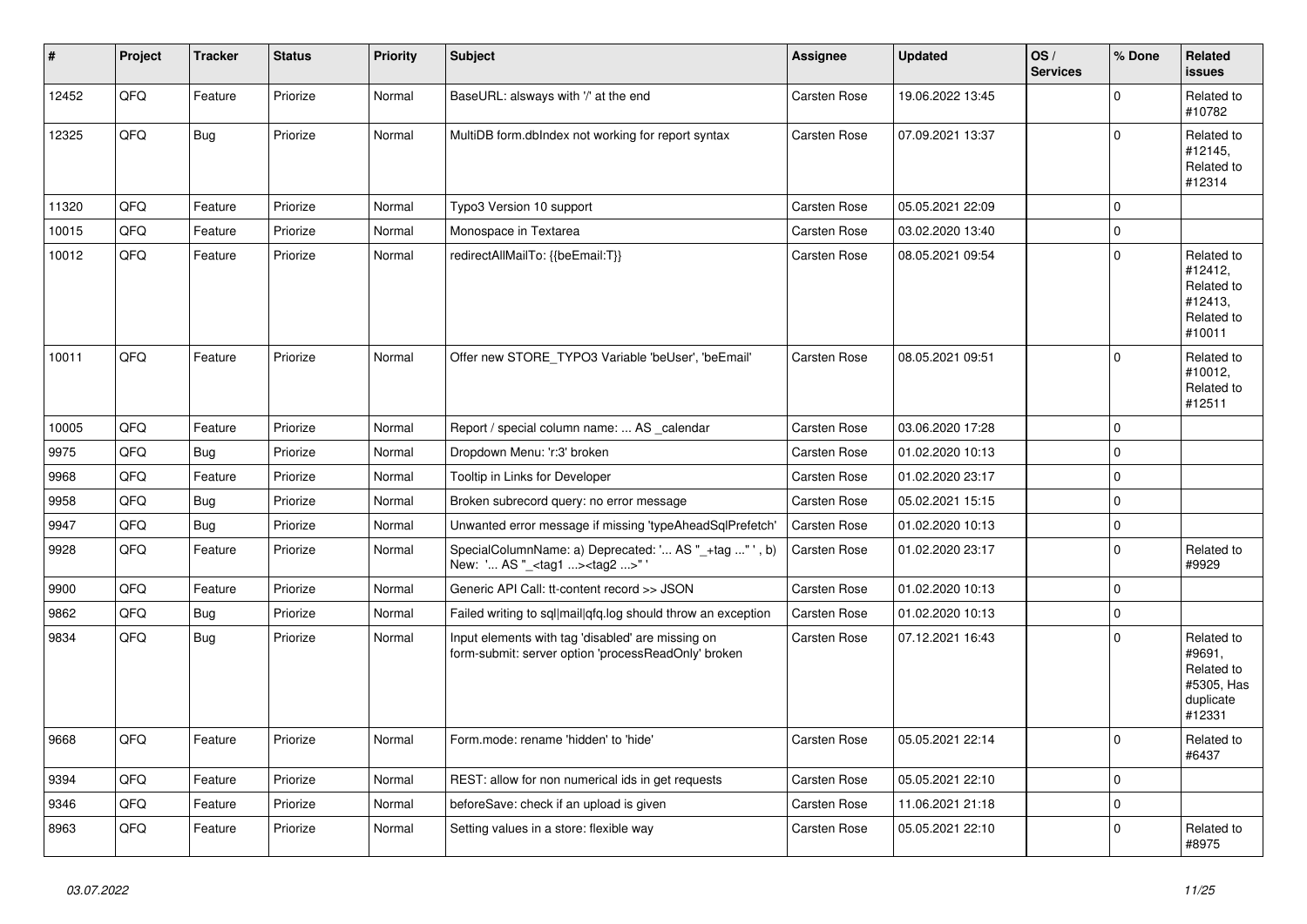| $\vert$ # | Project | <b>Tracker</b> | <b>Status</b> | <b>Priority</b> | <b>Subject</b>                                                                            | Assignee            | <b>Updated</b>   | OS/<br><b>Services</b> | % Done       | Related<br><b>issues</b>                                               |
|-----------|---------|----------------|---------------|-----------------|-------------------------------------------------------------------------------------------|---------------------|------------------|------------------------|--------------|------------------------------------------------------------------------|
| 8585      | QFQ     | Feature        | Priorize      | Normal          | Enhance Error message for 'unknown form'                                                  | Carsten Rose        | 01.02.2020 10:13 |                        | $\Omega$     |                                                                        |
| 8584      | QFQ     | Feature        | Priorize      | Normal          | FE 'Action' - never assign to Container (except Template<br>Group)                        | Carsten Rose        | 01.02.2020 10:13 |                        | $\Omega$     |                                                                        |
| 8277      | QFQ     | Feature        | Priorize      | Normal          | fe.parameter.default=                                                                     | Carsten Rose        | 01.02.2020 23:17 |                        | $\Omega$     | Related to<br>#8113                                                    |
| 8044      | QFQ     | Feature        | Priorize      | Normal          | Transaction: a) Form, b) Report                                                           | Carsten Rose        | 05.05.2021 22:14 |                        | $\Omega$     | Related to<br>#8043                                                    |
| 8037      | QFQ     | Bug            | Priorize      | Normal          | FE.type=upload (advanced mode): {{slaveId:V}} missing<br>during dynamic update            | Carsten Rose        | 01.02.2020 10:13 |                        | $\mathbf{0}$ |                                                                        |
| 8034      | QFQ     | Feature        | Priorize      | Normal          | FormElement 'data': 22.22.2222 should not be accepted                                     | <b>Carsten Rose</b> | 01.02.2020 10:13 |                        | $\mathbf 0$  |                                                                        |
| 7656      | QFQ     | Bug            | Priorize      | Normal          | FE with required, 'pattern' and 'extraButtonLock': always<br>complain about missing value | Carsten Rose        | 01.02.2020 10:13 |                        | $\Omega$     |                                                                        |
| 7630      | QFQ     | Feature        | Priorize      | Normal          | detailed error message for simple upload                                                  | <b>Carsten Rose</b> | 01.02.2020 10:13 |                        | $\mathbf 0$  |                                                                        |
| 7616      | QFQ     | <b>Bug</b>     | Priorize      | Normal          | Selectlist with Enum & Dynamic Update                                                     | <b>Carsten Rose</b> | 01.02.2020 10:13 |                        | l 0          |                                                                        |
| 7522      | QFQ     | Feature        | Priorize      | Normal          | Inserting default index.html to folder (Avoid Apache<br>Indexing)                         | Carsten Rose        | 01.02.2020 10:13 |                        | $\Omega$     |                                                                        |
| 7290      | QFQ     | Feature        | Priorize      | Normal          | FormEditor: title as textarea if LEN(title)>60                                            | Carsten Rose        | 01.02.2020 10:13 |                        | $\mathbf{0}$ | Blocked by<br>#7682                                                    |
| 7217      | QFQ     | Feature        | Priorize      | Normal          | Download: notice User if `_sip=?` is missing                                              | Carsten Rose        | 01.02.2020 10:13 |                        | $\Omega$     |                                                                        |
| 6998      | QFQ     | Feature        | Priorize      | Normal          | Form: with debug=on show column information as tooltip of<br>column label                 | Carsten Rose        | 01.02.2020 10:13 |                        | $\Omega$     |                                                                        |
| 6574      | QFQ     | <b>Bug</b>     | Priorize      | Normal          | gfg.log: Fehlermeldung wurde angezeigt, aber nicht geloggt                                | Carsten Rose        | 01.02.2020 10:13 |                        | $\mathbf 0$  |                                                                        |
| 5942      | QFQ     | Feature        | Priorize      | Normal          | 'L' and 'type': append to links, generate via '_link' by using<br>u. .                    | Carsten Rose        | 01.02.2020 10:13 |                        | $\Omega$     |                                                                        |
| 3867      | QFQ     | Feature        | Priorize      | Normal          | Readonly Formular: Template Groups add/delete<br>ausbeldnen                               | Carsten Rose        | 05.05.2021 22:12 |                        | $\Omega$     |                                                                        |
| 3782      | QFQ     | Bug            | Priorize      | Normal          | Bei fehlerhafter Eingabe (z.B. Datum) sollte das erwartete<br>Format angezeigt werden     | Carsten Rose        | 01.02.2020 10:13 |                        | $\Omega$     |                                                                        |
| 14323     | QFQ     | <b>Bug</b>     | In Progress   | Normal          | Report: render=both single - no impact                                                    | Carsten Rose        | 19.06.2022 18:31 |                        | $\Omega$     |                                                                        |
| 14175     | QFQ     | <b>Bug</b>     | In Progress   | Normal          | Opening a form with no QFQ Session cookie fails                                           | Carsten Rose        | 03.06.2022 10:40 |                        | $\Omega$     |                                                                        |
| 13330     | QFQ     | Feature        | In Progress   | Normal          | Multi Form: Upload                                                                        | Carsten Rose        | 07.11.2021 12:40 |                        | 50           | Related to<br>#9706                                                    |
| 12440     | QFQ     | Feature        | In Progress   | Normal          | Typo3 V10 upgrade (durchfuehren und testen)                                               | Carsten Rose        | 21.03.2022 09:53 |                        | 50           | Related to<br>#12357,<br>Related to<br>#12067,<br>Related to<br>#10661 |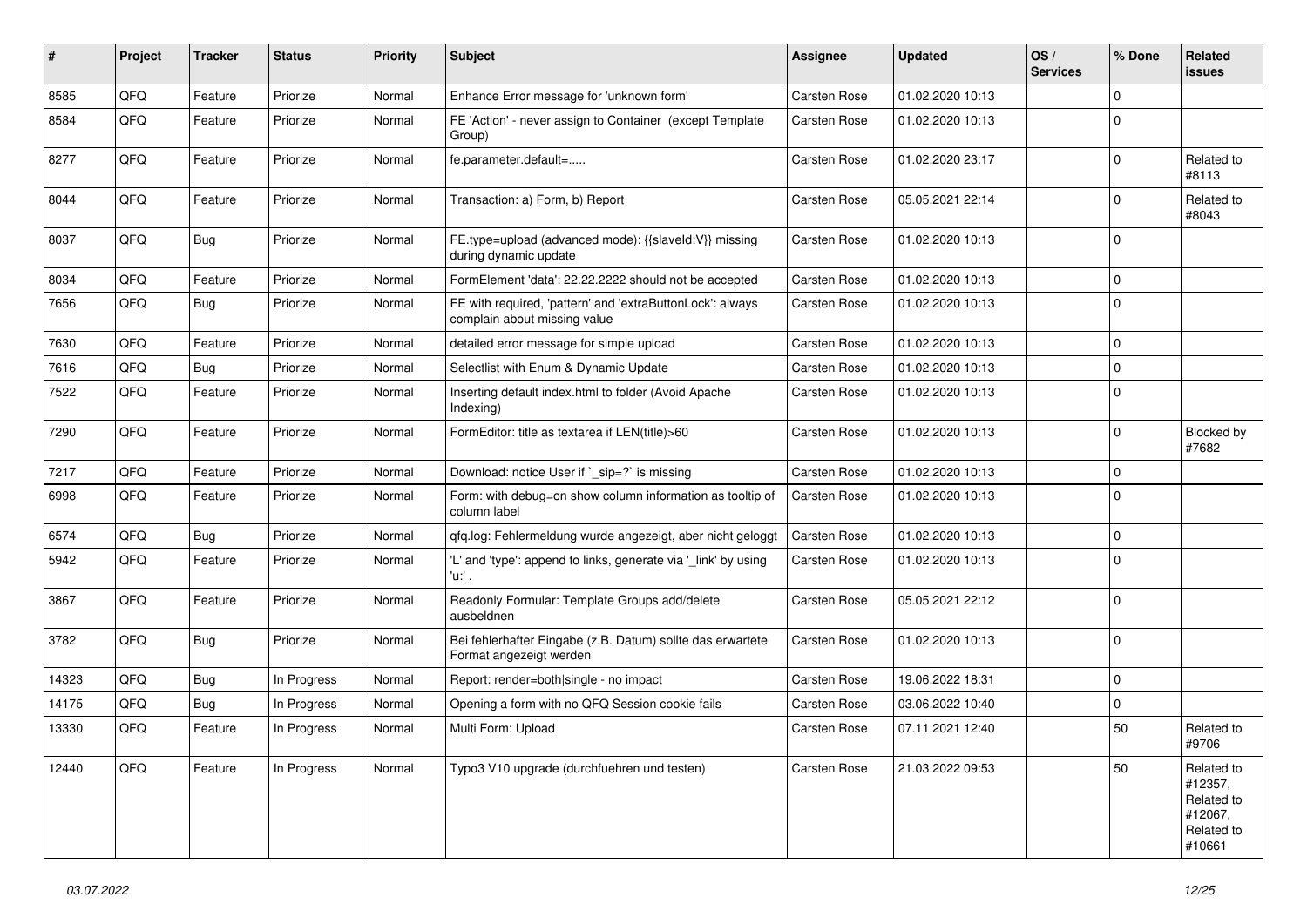| #     | Project | <b>Tracker</b> | <b>Status</b>              | <b>Priority</b> | <b>Subject</b>                                                      | <b>Assignee</b> | <b>Updated</b>   | OS/<br><b>Services</b> | % Done      | Related<br><b>issues</b>                                                                                                       |
|-------|---------|----------------|----------------------------|-----------------|---------------------------------------------------------------------|-----------------|------------------|------------------------|-------------|--------------------------------------------------------------------------------------------------------------------------------|
| 12439 | QFQ     | Feature        | In Progress                | Normal          | TinyMCE Paste from Word & Character Count/Limit                     | Carsten Rose    | 05.05.2021 22:15 |                        | $\mathbf 0$ |                                                                                                                                |
| 11980 | QFQ     | Feature        | In Progress                | Normal          | protected verzeichnis MUSS geschützt werden                         | Carsten Rose    | 07.09.2021 13:30 |                        | $\mathbf 0$ |                                                                                                                                |
| 11517 | QFQ     | Bug            | In Progress                | Normal          | extraButtonInfo Broken for multiple FormElements                    | Carsten Rose    | 12.05.2022 13:12 |                        | $\mathbf 0$ | Related to<br>#7890,<br>Related to<br>#3811, Has<br>duplicate<br>#10905, Has<br>duplicate<br>#10553, Has<br>duplicate<br>#6779 |
| 11076 | QFQ     | Feature        | In Progress                | Normal          | SELECT  AS _websocket                                               | Carsten Rose    | 30.08.2020 17:49 |                        | $\mathbf 0$ |                                                                                                                                |
| 10793 | QFQ     | Feature        | In Progress                | Normal          | <b>Update NPM Packages</b>                                          | Carsten Rose    | 07.09.2021 13:25 |                        | $30\,$      |                                                                                                                                |
| 10661 | QFQ     | <b>Bug</b>     | In Progress                | Normal          | Typo3 Warnungen                                                     | Carsten Rose    | 07.09.2021 13:23 |                        | $\mathbf 0$ | Related to<br>#12440                                                                                                           |
| 10443 | QFQ     | Feature        | In Progress                | Normal          | Konzept_api / _live                                                 | Carsten Rose    | 07.05.2020 09:39 |                        | $\pmb{0}$   |                                                                                                                                |
| 9691  | QFQ     | Bug            | In Progress                | Normal          | Checkbox: dynamic update > readonly                                 | Carsten Rose    | 01.02.2020 23:22 |                        | 50          | Related to<br>#9834                                                                                                            |
| 6250  | QFQ     | Feature        | In Progress                | Normal          | Enhance layout: a) Subrecord, b) Subrecord-Title                    | Carsten Rose    | 01.02.2020 23:22 |                        | $\mathbf 0$ | Related to<br>#5391                                                                                                            |
| 5695  | QFQ     | Feature        | In Progress                | Normal          | Multiform                                                           | Carsten Rose    | 02.01.2021 18:38 |                        | $\mathbf 0$ |                                                                                                                                |
| 13566 | QFQ     | Feature        | Ready to sync<br>(develop) | Normal          | Delete config-example.qfq.php file                                  | Carsten Rose    | 23.12.2021 09:25 |                        | $\pmb{0}$   |                                                                                                                                |
| 12584 | QFQ     | Feature        | Feedback                   | Normal          | T3 v10 migration script: replace alias-patterns (v11)               | Carsten Rose    | 28.05.2022 11:12 |                        | 100         |                                                                                                                                |
| 12546 | QFQ     | <b>Bug</b>     | Feedback                   | Normal          | Branch 'Development' - Unit Tests mit dirty workaround<br>angepasst | Carsten Rose    | 19.03.2022 17:48 |                        | $\mathbf 0$ |                                                                                                                                |
| 5894  | QFQ     | Feature        | Feedback                   | Normal          | Typeahead in Report: show/hide rows dynamically                     | Carsten Rose    | 18.02.2022 08:50 |                        | $\mathbf 0$ | Related to<br>#5893,<br>Related to<br>#5885                                                                                    |
| 12611 | QFQ     | Feature        | Some day<br>maybe          | Normal          | Refactoring: Bootstrap with Lazy Loading                            | Carsten Rose    | 08.06.2022 10:37 |                        | $\mathbf 0$ | Related to<br>#12490,<br>Related to<br>#10013,<br>Related to<br>#7732                                                          |
| 12337 | QFQ     | Feature        | Some day<br>maybe          | Normal          | Database.php: better caching                                        | Carsten Rose    | 16.09.2021 15:10 |                        | $\mathbf 0$ |                                                                                                                                |
| 12315 | QFQ     | Feature        | Some day<br>maybe          | Normal          | Form History (Diffs) / Backups                                      | Carsten Rose    | 16.09.2021 15:10 |                        | $\pmb{0}$   |                                                                                                                                |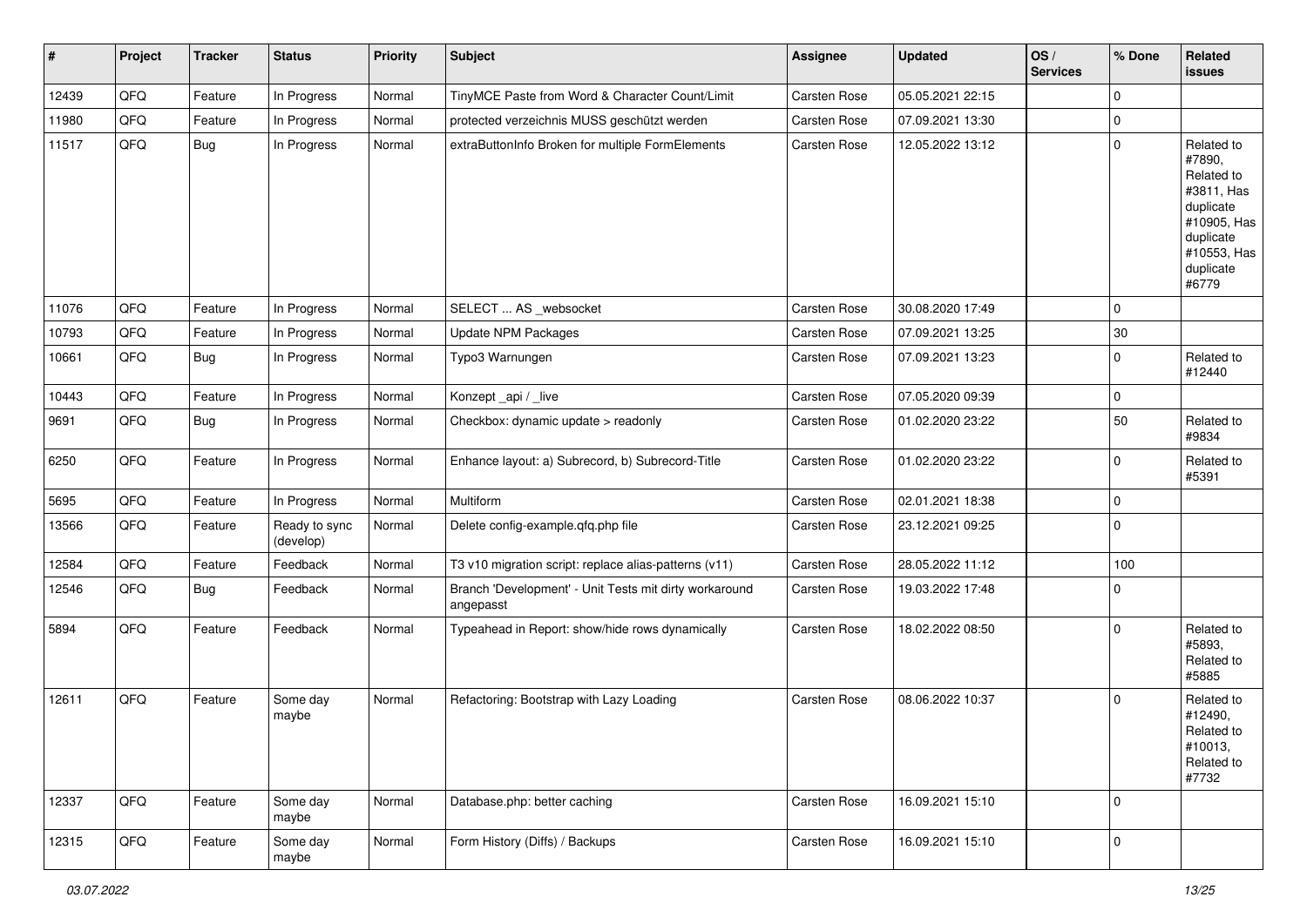| $\vert$ # | Project | <b>Tracker</b> | <b>Status</b>     | <b>Priority</b> | <b>Subject</b>                                                          | <b>Assignee</b>     | <b>Updated</b>   | OS/<br><b>Services</b> | % Done      | Related<br>issues                                                     |
|-----------|---------|----------------|-------------------|-----------------|-------------------------------------------------------------------------|---------------------|------------------|------------------------|-------------|-----------------------------------------------------------------------|
| 11323     | QFQ     | Feature        | Some day<br>maybe | Normal          | Report Frontend Editor Modal + Codemirror                               | Carsten Rose        | 16.09.2021 15:10 |                        | $\Omega$    | Related to<br>#11036                                                  |
| 11322     | QFQ     | Feature        | Some day<br>maybe | Normal          | Form Element JSON - (multiline parameter field)                         | <b>Carsten Rose</b> | 16.09.2021 15:10 |                        | $\mathbf 0$ |                                                                       |
| 11217     | QFQ     | Feature        | Some day<br>maybe | Normal          | <b>Extend Script Functionality</b>                                      | Carsten Rose        | 16.09.2021 15:10 |                        | $\Omega$    |                                                                       |
| 11036     | QFQ     | Feature        | Some day<br>maybe | Normal          | inline report editor permissions                                        | <b>Carsten Rose</b> | 16.09.2021 15:09 |                        | $\Omega$    | Related to<br>#11323                                                  |
| 10745     | QFQ     | Feature        | Some day<br>maybe | Normal          | Tablesorter Excel Export                                                | <b>Carsten Rose</b> | 16.09.2021 15:09 |                        | $\mathbf 0$ |                                                                       |
| 10716     | QFQ     | Feature        | Some day<br>maybe | Normal          | Business Logic mit Externen Skripten                                    | Carsten Rose        | 16.09.2021 15:10 |                        | $\mathbf 0$ | Related to<br>#10713,<br>Related to<br>#8217                          |
| 10116     | QFQ     | Feature        | Some day<br>maybe | Normal          | TypeAhead: Tag - show inside 'input' element                            | <b>Carsten Rose</b> | 16.09.2021 15:09 |                        | $\mathbf 0$ |                                                                       |
| 10095     | QFQ     | Feature        | Some day<br>maybe | Normal          | Generic Gitlab Integration into QFQ                                     | <b>Carsten Rose</b> | 16.09.2021 15:10 |                        | $\mathbf 0$ |                                                                       |
| 10013     | QFQ     | Feature        | Some day<br>maybe | Normal          | FE.typ=editor: CodeMirror                                               | <b>Carsten Rose</b> | 08.06.2022 10:37 |                        | $\mathbf 0$ | Related to<br>#12611,<br>Related to<br>#12490.<br>Related to<br>#7732 |
| 9704      | QFQ     | Feature        | Some day<br>maybe | Normal          | Thumbnails Generieren beim Splitten von PDF Files                       | <b>Carsten Rose</b> | 11.12.2019 16:01 |                        | $\mathbf 0$ |                                                                       |
| 9669      | QFQ     | <b>Bug</b>     | Some day<br>maybe | Normal          | Checkbox / Template Group: radio/checkbox visible broken<br>after 'add' | <b>Carsten Rose</b> | 16.06.2021 13:47 |                        | $\mathbf 0$ | Related to<br>#8091                                                   |
| 9579      | QFQ     | Feature        | Some day<br>maybe | Normal          | Multiform with Process Row                                              | Carsten Rose        | 11.12.2019 16:01 |                        | $\Omega$    |                                                                       |
| 9281      | QFQ     | Bug            | Some day<br>maybe | Normal          | Allow STRICT_TRANS_TABLES                                               | Carsten Rose        | 02.01.2021 18:43 |                        | $\mathbf 0$ |                                                                       |
| 8894      | QFQ     | Feature        | Some day<br>maybe | Normal          | Documentation Tags Usable in QFQ Application                            | <b>Carsten Rose</b> | 11.12.2019 16:01 |                        | $\mathbf 0$ |                                                                       |
| 8892      | QFQ     | Feature        | Some day<br>maybe | Normal          | Display and Edit SQL Comments in Form Editor                            | <b>Carsten Rose</b> | 11.12.2019 16:01 |                        | $\Omega$    |                                                                       |
| 8586      | QFQ     | Feature        | Some day<br>maybe | Normal          | QFQ: Enhance Error message for 'record not found'                       | Carsten Rose        | 16.09.2021 15:10 |                        | $\mathbf 0$ |                                                                       |
| 8520      | QFQ     | Feature        | Some day<br>maybe | Normal          | Bring QFQ to Composer                                                   | Carsten Rose        | 16.09.2021 15:10 |                        | $\pmb{0}$   |                                                                       |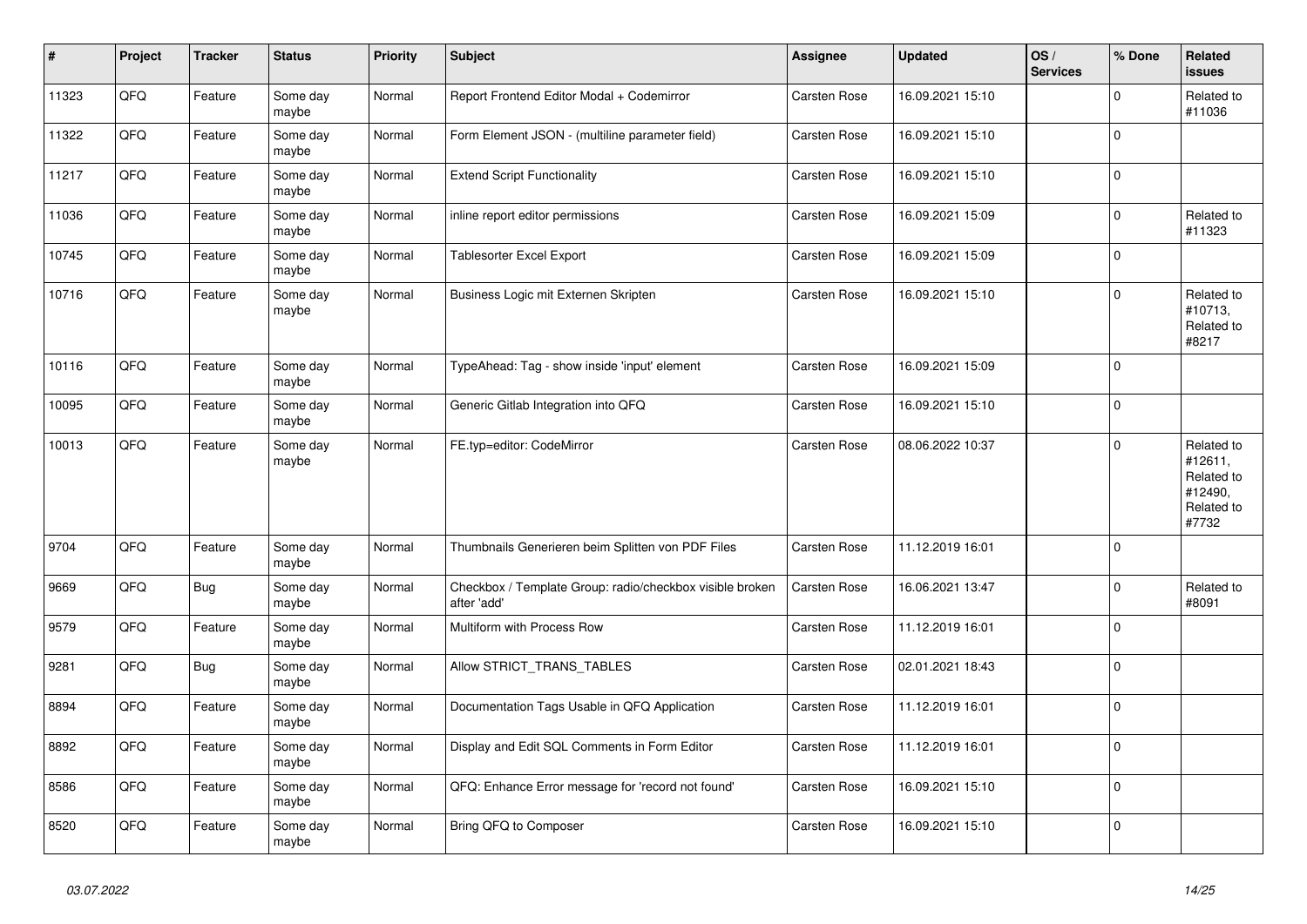| #    | Project | <b>Tracker</b> | <b>Status</b>     | <b>Priority</b> | Subject                                                                                        | Assignee     | <b>Updated</b>   | OS/<br><b>Services</b> | % Done      | Related<br>issues                           |
|------|---------|----------------|-------------------|-----------------|------------------------------------------------------------------------------------------------|--------------|------------------|------------------------|-------------|---------------------------------------------|
| 8106 | QFQ     | Bug            | Some day<br>maybe | Normal          | Dynamic Update: Feld kann nicht auf empty zurückgesetzt<br>werden                              | Carsten Rose | 11.12.2019 16:01 |                        | $\Omega$    |                                             |
| 8101 | QFQ     | Feature        | Some day<br>maybe | Normal          | Password hash: support further hashing methods                                                 | Carsten Rose | 16.09.2021 15:10 |                        | 0           |                                             |
| 7453 | QFQ     | Feature        | Some day<br>maybe | Normal          | import / export forms QFQ                                                                      | Carsten Rose | 16.09.2021 15:10 |                        | $\Omega$    |                                             |
| 7452 | QFQ     | Feature        | Some day<br>maybe | Normal          | automate deployment new QFQ version                                                            | Carsten Rose | 16.09.2021 15:10 |                        | $\Omega$    |                                             |
| 7336 | QFQ     | Feature        | Some day<br>maybe | Normal          | PDF Upload: disallow PDFs with specific Meta information                                       | Carsten Rose | 11.12.2019 16:01 |                        | $\Omega$    |                                             |
| 7107 | QFQ     | Feature        | Some day<br>maybe | Normal          | Showcase Registration Tool: Anmeldung / Administration :<br>Liste Anmeldungen / Emaileinaldung | Carsten Rose | 11.12.2019 16:01 |                        | $\Omega$    |                                             |
| 6715 | QFQ     | Feature        | Some day<br>maybe | Normal          | Code-Refactoring: dbArray vereinheitlichen                                                     | Carsten Rose | 11.12.2019 16:02 |                        | $\Omega$    |                                             |
| 5991 | QFQ     | <b>Bug</b>     | Some day<br>maybe | Normal          | URLs with ' ' or long parameter are problematic                                                | Carsten Rose | 01.02.2020 23:19 |                        | 0           |                                             |
| 5983 | QFQ     | Feature        | Some day<br>maybe | Normal          | Form Submit (save & update): normalize date/-time FE                                           | Carsten Rose | 01.02.2020 23:19 |                        | $\mathbf 0$ |                                             |
| 5852 | QFQ     | Feature        | Some day<br>maybe | Normal          | Logging: mail.log / sql.log - im FE anzeigen und via AJAX<br>aktualisieren                     | Carsten Rose | 01.02.2020 23:19 |                        | 0           | Related to<br>#5885                         |
| 5768 | QFQ     | Bug            | Some day<br>maybe | Normal          | '{{pageLanguage:T}}' missing if QFQ is called via api                                          | Carsten Rose | 01.02.2020 23:19 |                        | $\Omega$    |                                             |
| 5706 | QFQ     | <b>Bug</b>     | Some day<br>maybe | Normal          | upload: fileDestination needs to be sanatized                                                  | Carsten Rose | 01.02.2020 23:19 |                        | $\Omega$    |                                             |
| 5665 | QFQ     | Feature        | Some day<br>maybe | Normal          | Versuch das '{{!' nicht mehr noetig ist.                                                       | Carsten Rose | 01.02.2020 23:20 |                        | $\Omega$    | Related to<br>#7432,<br>Related to<br>#7434 |
| 5579 | QFQ     | Feature        | Some day<br>maybe | Normal          | Enhance Doc / Presentation: variable type 'link column type'                                   | Carsten Rose | 01.02.2020 23:19 |                        | $\Omega$    |                                             |
| 5557 | QFQ     | Bug            | Some day<br>maybe | Normal          | Form load: STORE_RECORD filled, but should be empty                                            | Carsten Rose | 01.02.2020 23:19 |                        | $\Omega$    |                                             |
| 5548 | QFQ     | Feature        | Some day<br>maybe | Normal          | 801 Textfiles/Scriptfiles als Thumbnail                                                        | Carsten Rose | 07.03.2022 16:26 |                        | $\Omega$    |                                             |
| 5480 | QFQ     | Feature        | Some day<br>maybe | Normal          | QFQ: Dokumentation mit Screenshots versehen                                                    | Carsten Rose | 01.02.2020 23:20 |                        | 0           | Related to<br>#9879                         |
| 5428 | QFQ     | Feature        | Some day<br>maybe | Normal          | secure thumbnail: late render on access.                                                       | Carsten Rose | 01.02.2020 23:20 |                        | $\Omega$    |                                             |
| 5132 | QFQ     | Feature        | Some day<br>maybe | Normal          | Error Message sendmail missing attachment: more details                                        | Carsten Rose | 01.02.2020 23:19 |                        | $\mathbf 0$ |                                             |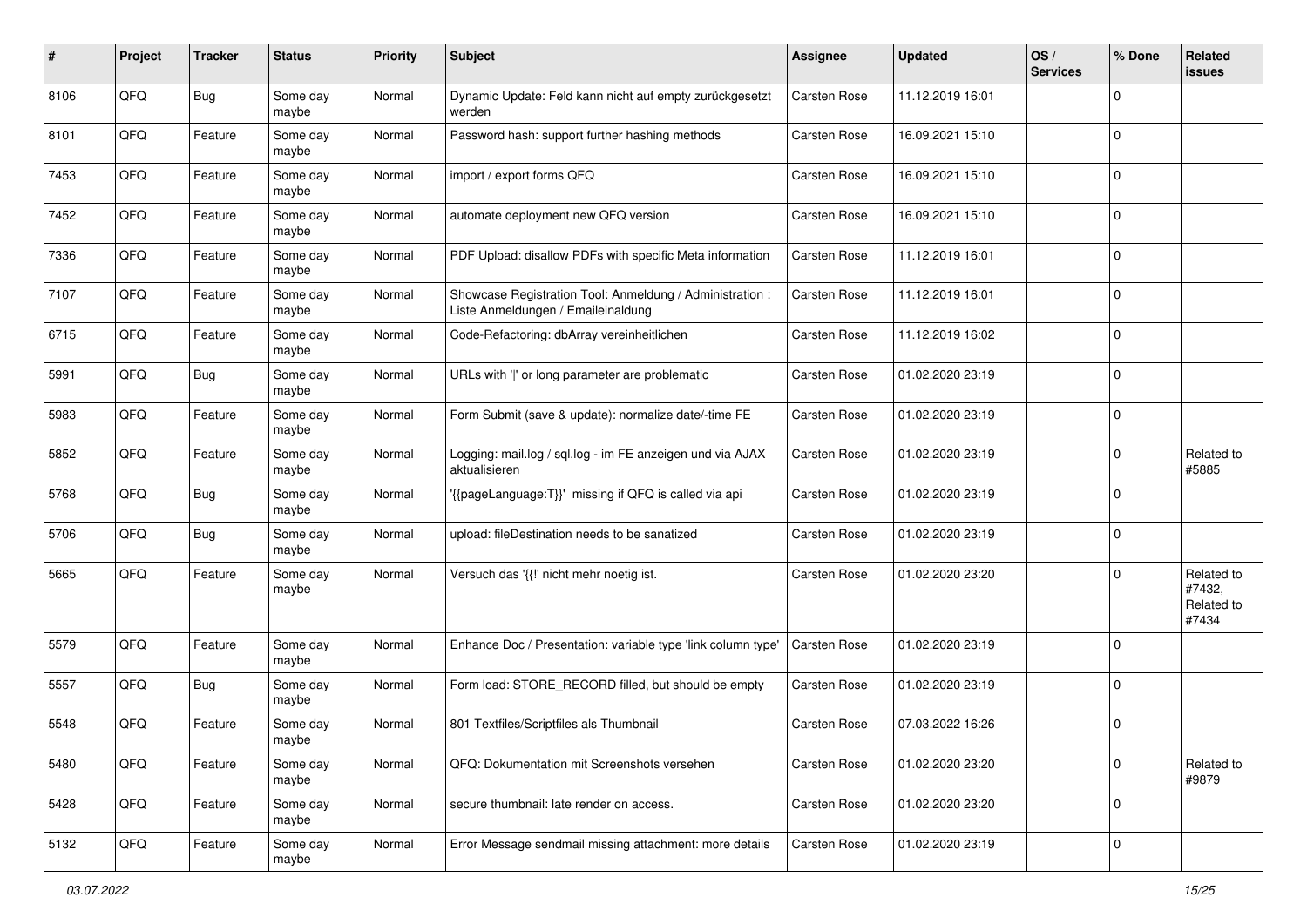| #    | Project | <b>Tracker</b> | <b>Status</b>     | <b>Priority</b> | Subject                                                                                                              | <b>Assignee</b>     | <b>Updated</b>   | OS/<br><b>Services</b> | % Done      | Related<br>issues                              |
|------|---------|----------------|-------------------|-----------------|----------------------------------------------------------------------------------------------------------------------|---------------------|------------------|------------------------|-------------|------------------------------------------------|
| 5021 | QFQ     | Bug            | Some day<br>maybe | Normal          | FE.typ=extra - during save displays error 'datum2' already<br>filled in STORE_SIP - the value is stored nevertheless | Carsten Rose        | 01.02.2020 23:19 |                        | $\Omega$    | Related to<br>#3875                            |
| 4956 | QFQ     | Feature        | Some day<br>maybe | Normal          | Sendmail: Benutzerdefinierte Headers                                                                                 | Carsten Rose        | 11.12.2019 16:02 |                        | $\Omega$    |                                                |
| 4872 | QFQ     | Feature        | Some day<br>maybe | Normal          | Fields of Typo3 page available in STORE_TYPO3                                                                        | Carsten Rose        | 01.02.2020 23:19 |                        | $\Omega$    |                                                |
| 4869 | QFQ     | Feature        | Some day<br>maybe | Normal          | Dynamic Update (show, hide, readonly?, required?) for<br><b>Template Group Elements</b>                              | Carsten Rose        | 01.02.2020 23:19 |                        | $\Omega$    | Related to<br>#4865                            |
| 4839 | QFQ     | Feature        | Some day<br>maybe | Normal          | qfq-handle in <head> Abschnitt</head>                                                                                | Carsten Rose        | 11.12.2019 16:02 |                        | $\Omega$    |                                                |
| 4771 | QFQ     | Bug            | Some day<br>maybe | Normal          | qfq: select-down-values empty after save (edit-form for<br>program administrators)                                   | Carsten Rose        | 01.02.2020 23:20 |                        | $\Omega$    | Related to<br>#4549, Has<br>duplicate<br>#4282 |
| 4757 | QFQ     | Feature        | Some day<br>maybe | Normal          | Test subrecord: download links ok? Links ok?                                                                         | Carsten Rose        | 01.02.2020 23:20 |                        | $\mathbf 0$ |                                                |
| 4659 | QFQ     | Bug            | Some day<br>maybe | Normal          | infoButtonExtra                                                                                                      | Carsten Rose        | 01.02.2020 23:20 |                        | $\Omega$    |                                                |
| 4652 | QFQ     | Feature        | Some day<br>maybe | Normal          | UZH CD: Weiterleitung auf benutzerdefinierte 403/404 Seite                                                           | <b>Carsten Rose</b> | 01.02.2020 23:20 |                        | $\Omega$    |                                                |
| 4651 | QFQ     | Bug            | Some day<br>maybe | Normal          | "Loading document" Modal wird angezeigt bei uzhcd type=2<br>Ansicht                                                  | Carsten Rose        | 01.02.2020 23:20 |                        | $\mathbf 0$ |                                                |
| 4650 | QFQ     | Feature        | Some day<br>maybe | Normal          | Convert html to doc/rtf                                                                                              | Carsten Rose        | 01.02.2020 23:20 |                        | $\Omega$    | Related to<br>#10704                           |
| 4606 | QFQ     | Feature        | Some day<br>maybe | Normal          | link: qualifier to render bootstrap button                                                                           | Carsten Rose        | 01.02.2020 23:19 |                        | $\Omega$    |                                                |
| 4583 | QFQ     | Bug            | Some day<br>maybe | Normal          | Dynamic Update bei TypeAhead Feldern                                                                                 | Carsten Rose        | 01.02.2020 23:19 |                        | $\Omega$    |                                                |
| 4549 | QFQ     | Bug            | Some day<br>maybe | Normal          | TemplateGroups: FE.type SELECT loose selected value<br>after save                                                    | Carsten Rose        | 01.02.2020 23:20 |                        | $\Omega$    | Related to<br>#4548,<br>Related to<br>#4771    |
| 4528 | QFQ     | <b>Bug</b>     | Some day<br>maybe | Normal          | extraButtonLock mit SQLAhead Bug                                                                                     | <b>Carsten Rose</b> | 01.02.2020 23:19 |                        | $\Omega$    |                                                |
| 4365 | QFQ     | Feature        | Some day<br>maybe | Normal          | Multi Language: new way of config                                                                                    | Carsten Rose        | 01.02.2020 23:20 |                        | 0           |                                                |
| 4349 | QFQ     | Feature        | Some day<br>maybe | Normal          | link download: downloaded external URL to<br>deliver/concatenate - check mimetipe and handle it correctly            | Carsten Rose        | 11.12.2019 16:02 |                        | 0           |                                                |
| 4343 | QFQ     | Feature        | Some day<br>maybe | Normal          | Link: Classifier to add 'attributes'                                                                                 | Carsten Rose        | 01.02.2020 23:20 |                        | $\mathbf 0$ | Related to<br>#14077                           |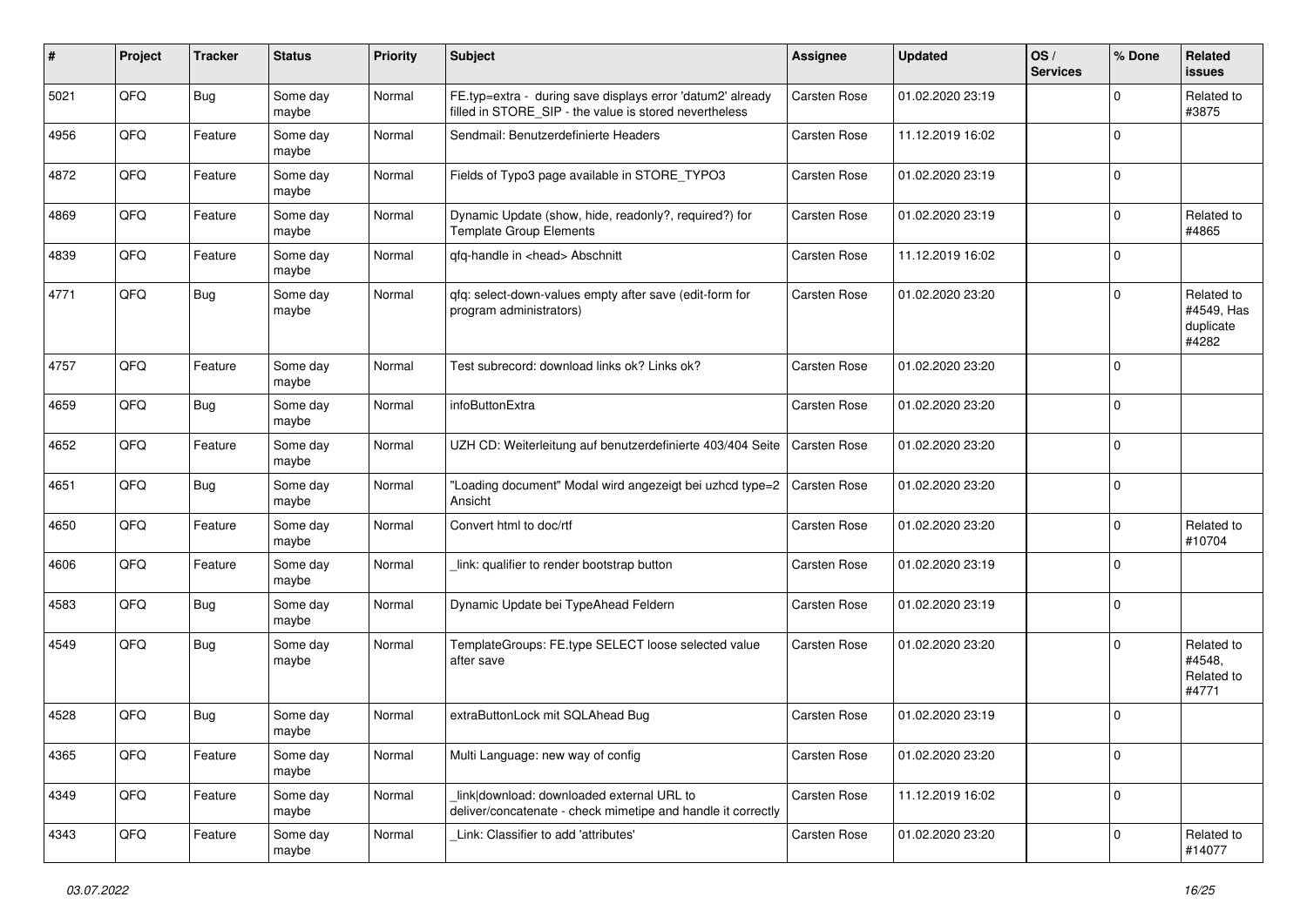| ∦    | Project | <b>Tracker</b> | <b>Status</b>     | <b>Priority</b> | <b>Subject</b>                                                                                                                      | <b>Assignee</b>     | <b>Updated</b>   | OS/<br><b>Services</b> | % Done      | Related<br>issues                           |
|------|---------|----------------|-------------------|-----------------|-------------------------------------------------------------------------------------------------------------------------------------|---------------------|------------------|------------------------|-------------|---------------------------------------------|
| 4330 | QFQ     | Feature        | Some day<br>maybe | Normal          | Error Message: report missing {{ / }} in sqlUpdate, sqlInsert,<br>sqlDelete, sqlAfter, sqlBefore in FE action elements.             | <b>Carsten Rose</b> | 01.02.2020 23:20 |                        | $\Omega$    |                                             |
| 4328 | QFQ     | <b>Bug</b>     | Some day<br>maybe | Normal          | Error Message: Show FE name/number on problems in FE                                                                                | Carsten Rose        | 01.02.2020 23:20 |                        | $\Omega$    |                                             |
| 4293 | QFQ     | Bug            | Some day<br>maybe | Normal          | Download broken if token 'd:' is missing - but no error<br>message                                                                  | Carsten Rose        | 11.12.2019 16:03 |                        | $\Omega$    | Related to<br>#7514                         |
| 4259 | QFQ     | Feature        | Some day<br>maybe | Normal          | Instant trigger a cron job                                                                                                          | <b>Carsten Rose</b> | 11.12.2019 16:03 |                        | $\Omega$    |                                             |
| 4197 | QFQ     | Feature        | Some day<br>maybe | Normal          | Unit Test fuer JSON Stream von QuickFormQuery.php ><br>doForm()                                                                     | Carsten Rose        | 11.12.2019 16:03 |                        | $\mathbf 0$ |                                             |
| 4092 | QFQ     | Bug            | Some day<br>maybe | Normal          | 1) Logging verbessern wann welches FE warum<br>ausgefuehrt wird, 2) Documentation: Best Practice Template<br>Group                  | Carsten Rose        | 01.02.2020 23:19 |                        | $\Omega$    | Related to<br>#3504                         |
| 4026 | QFQ     | Feature        | Some day<br>maybe | Normal          | sqlLog.sql: log number of FE.id                                                                                                     | <b>Carsten Rose</b> | 11.12.2019 16:03 |                        | $\Omega$    | Related to<br>#5458                         |
| 4008 | QFQ     | Bug            | Some day<br>maybe | Normal          | FormElemen.type=sendmail: wrong 'TO' if 'real<br>name <rea@mail.to>' is used</rea@mail.to>                                          | Carsten Rose        | 11.12.2019 16:03 |                        | $\Omega$    |                                             |
| 3991 | QFQ     | Feature        | Some day<br>maybe | Normal          | report: Columnname '_skipWrap' skips 'fbeg', 'fend'                                                                                 | Carsten Rose        | 11.12.2019 16:03 |                        | $\Omega$    |                                             |
| 3947 | QFQ     | Feature        | Some day<br>maybe | Normal          | Attack detectect: logout current user                                                                                               | <b>Carsten Rose</b> | 11.12.2019 16:03 |                        | $\Omega$    | Related to<br>#5458,<br>Related to<br>#6299 |
| 3942 | QFQ     | Feature        | Some day<br>maybe | Normal          | Action Elemente: neu generierte IDs via FE weitergeben                                                                              | Carsten Rose        | 11.12.2019 16:03 |                        | $\Omega$    | Related to<br>#3941                         |
| 3941 | QFQ     | Feature        | Some day<br>maybe | Normal          | sqlAfter: es sollten mehrere moeglich sein                                                                                          | Carsten Rose        | 11.12.2019 16:03 |                        | $\mathbf 0$ | Related to<br>#3942                         |
| 3905 | QFQ     | Feature        | Some day<br>maybe | Normal          | Documentation: Best Practice anhand eines Online<br>Bewerbungstools                                                                 | Carsten Rose        | 11.12.2019 16:03 |                        | $\Omega$    |                                             |
| 3900 | QFQ     | Feature        | Some day<br>maybe | Normal          | Extend documentation of 'Copy / Paste'                                                                                              | Carsten Rose        | 11.12.2019 16:03 |                        | $\Omega$    | Related to<br>#3899                         |
| 3895 | QFQ     | Bug            | Some day<br>maybe | Normal          | typeahead pedantic: on lehrkredit Idap webpass - if only one<br>person is in dropdown, such person can't be selected                | Carsten Rose        | 11.12.2019 16:03 |                        | $\Omega$    |                                             |
| 3882 | QFQ     | Bug            | Some day<br>maybe | Normal          | templateGroup: disable 'add' if limit is reached - funktioniert   Carsten Rose<br>nicht wenn bereits records existierten            |                     | 11.12.2019 16:03 |                        |             |                                             |
| 3877 | QFQ     | Feature        | Some day<br>maybe | Normal          | FormEditor: die Felder die aktuell nicht gebraucht werden<br>nur auf readonly/disabled setzen (nicht ausblenden > das<br>irritiert. | Carsten Rose        | 11.12.2019 16:03 |                        | $\mathbf 0$ |                                             |
| 3811 | QFQ     | <b>Bug</b>     | Some day<br>maybe | Normal          | Dynamic Update: extraButtonInfo - Text aktualisieren                                                                                | Carsten Rose        | 11.12.2019 16:03 |                        | $\mathbf 0$ | Related to<br>#11517                        |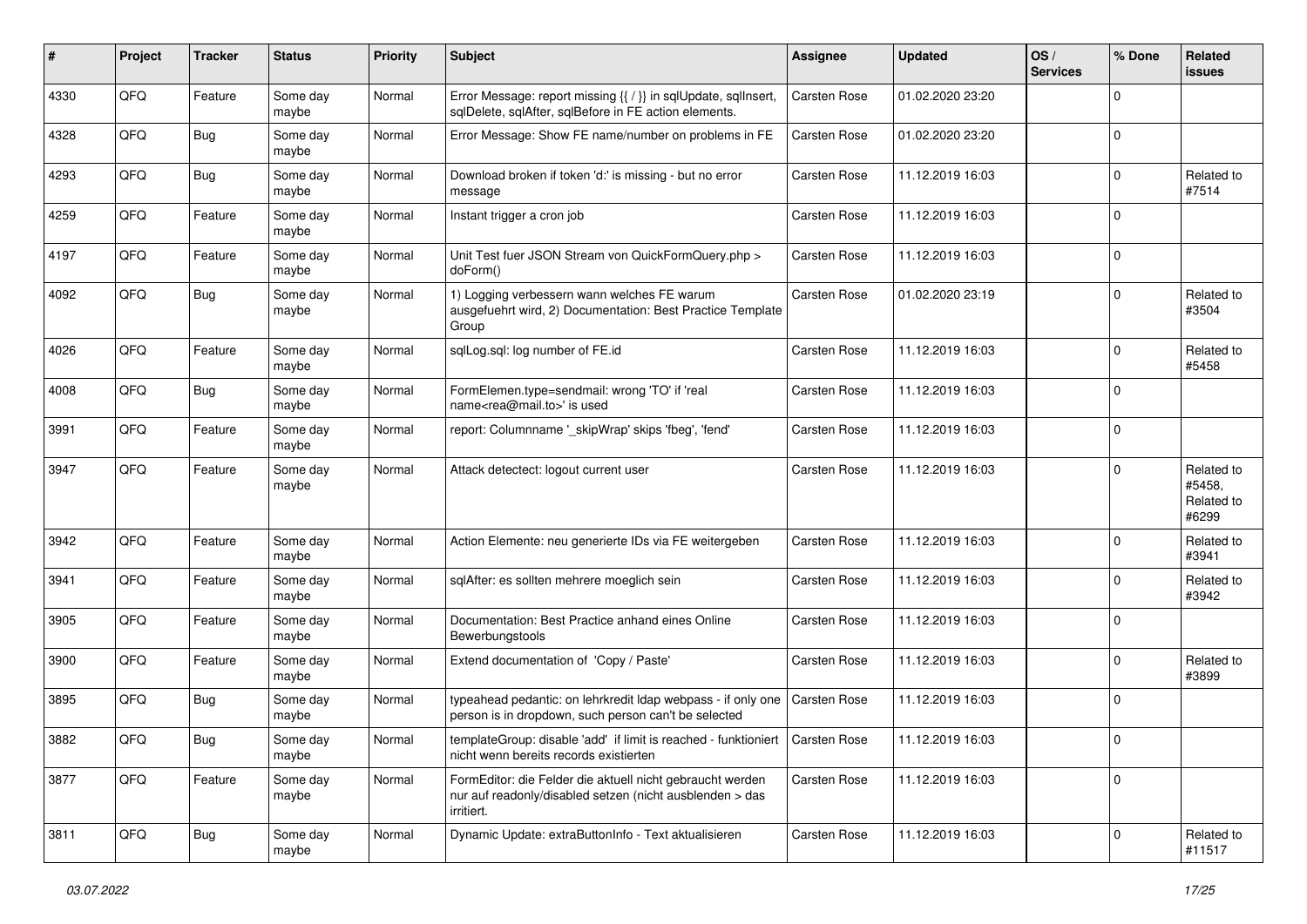| $\vert$ # | Project | <b>Tracker</b> | <b>Status</b>     | <b>Priority</b> | <b>Subject</b>                                                                                                                               | Assignee            | <b>Updated</b>   | OS/<br><b>Services</b> | % Done      | Related<br><b>issues</b>                    |
|-----------|---------|----------------|-------------------|-----------------|----------------------------------------------------------------------------------------------------------------------------------------------|---------------------|------------------|------------------------|-------------|---------------------------------------------|
| 3750      | QFQ     | Bug            | Some day<br>maybe | Normal          | FE in a row: if one violates check, all are red                                                                                              | <b>Carsten Rose</b> | 11.12.2019 16:03 |                        | $\Omega$    |                                             |
| 3708      | QFQ     | Feature        | Some day<br>maybe | Normal          | Form: input - 'specialchars', 'none'  gewisse tags<br>erlauben, andere verbieten                                                             | <b>Carsten Rose</b> | 11.12.2019 16:02 |                        | $\Omega$    | Related to<br>#14320                        |
| 3682      | QFQ     | <b>Bug</b>     | Some day<br>maybe | Normal          | Dynamic update: Radio buttons                                                                                                                | <b>Carsten Rose</b> | 11.12.2019 16:02 |                        | $\Omega$    |                                             |
| 3677      | QFQ     | Feature        | Some day<br>maybe | Normal          | wkhtmitopdf: FE User access prohibited, if client IP changes<br>\$TYPO3 CONF VARS[FE][lockIP]                                                | <b>Carsten Rose</b> | 11.12.2019 16:02 |                        | $\Omega$    |                                             |
| 3666      | QFQ     | Feature        | Some day<br>maybe | Normal          | a) Performance Messung: mysql_real_escape_string() im<br>Vergleich zu str replace(), b) doppeltes Aufrufen von<br>mysql real escape string() | <b>Carsten Rose</b> | 11.12.2019 16:02 |                        | $\Omega$    |                                             |
| 3588      | QFQ     | <b>Bug</b>     | Some day<br>maybe | Normal          | templateGroup: versteckte Elemente werden weiterhin<br>gespeichert.                                                                          | <b>Carsten Rose</b> | 11.12.2019 16:02 |                        | $\Omega$    |                                             |
| 3458      | QFQ     | Feature        | Some day<br>maybe | Normal          | Display 'Edit Form Element'-Checkbox on form: should<br>depend on FE Group                                                                   | <b>Carsten Rose</b> | 11.12.2019 16:02 |                        | $\Omega$    | Related to<br>#3447                         |
| 3457      | QFQ     | Feature        | Some day<br>maybe | Normal          | LDAP: concat multi values to one single entry                                                                                                | <b>Carsten Rose</b> | 11.12.2019 16:02 |                        | $\Omega$    |                                             |
| 3402      | QFQ     | Feature        | Some day<br>maybe | Normal          | Syntax Highlighting via CodeMirror                                                                                                           | Carsten Rose        | 11.12.2019 16:02 |                        | 100         | Related to<br>#3207                         |
| 3385      | QFQ     | Feature        | Some day<br>maybe | Normal          | templateGroup: insert/update/delete non primary records                                                                                      | Carsten Rose        | 11.12.2019 16:02 |                        | $\Omega$    |                                             |
| 3350      | QFQ     | Feature        | Some day<br>maybe | Normal          | FormEditor: Hilfetext hinter 'checktype'                                                                                                     | Carsten Rose        | 11.12.2019 16:02 |                        | $\Omega$    |                                             |
| 3349      | QFQ     | <b>Bug</b>     | Some day<br>maybe | Normal          | config.qfq.ini: a) vertraegt keine '=' im Value (z.B. Passwort),<br>b) Values sollten in ticks einschliessbar sein (spaces, )                | Carsten Rose        | 11.12.2019 16:02 |                        | $\Omega$    |                                             |
| 3332      | QFQ     | Feature        | Some day<br>maybe | Normal          | Uploads: Thumbnails, Details zum hochgeladenen File                                                                                          | Carsten Rose        | 11.12.2019 16:02 |                        | $\Omega$    | Related to<br>#3264,<br>Related to<br>#5333 |
| 3331      | QFQ     | Feature        | Some day<br>maybe | Normal          | Default Tooltip fuer page? Links: mit Form und Record ID                                                                                     | <b>Carsten Rose</b> | 11.12.2019 16:02 |                        | $\mathbf 0$ |                                             |
| 3291      | QFQ     | Feature        | Some day<br>maybe | Normal          | AutoCron websiteToken                                                                                                                        | <b>Carsten Rose</b> | 11.12.2019 16:02 |                        | $\Omega$    | Related to<br>#4250                         |
| 3285      | QFQ     | Feature        | Some day<br>maybe | Normal          | Zeichenlimit pro Feld: textarea / editor                                                                                                     | <b>Carsten Rose</b> | 11.12.2019 16:02 |                        | $\Omega$    |                                             |
| 3267      | QFQ     | Feature        | Some day<br>maybe | Normal          | 2 Forms auf einer Seite: real + Read only                                                                                                    | <b>Carsten Rose</b> | 11.12.2019 16:03 |                        | $\Omega$    |                                             |
| 3216      | QFQ     | Feature        | Some day<br>maybe | Normal          | dynamic update für checkbox label2                                                                                                           | <b>Carsten Rose</b> | 11.12.2019 16:03 |                        | $\Omega$    | Related to<br>#2081                         |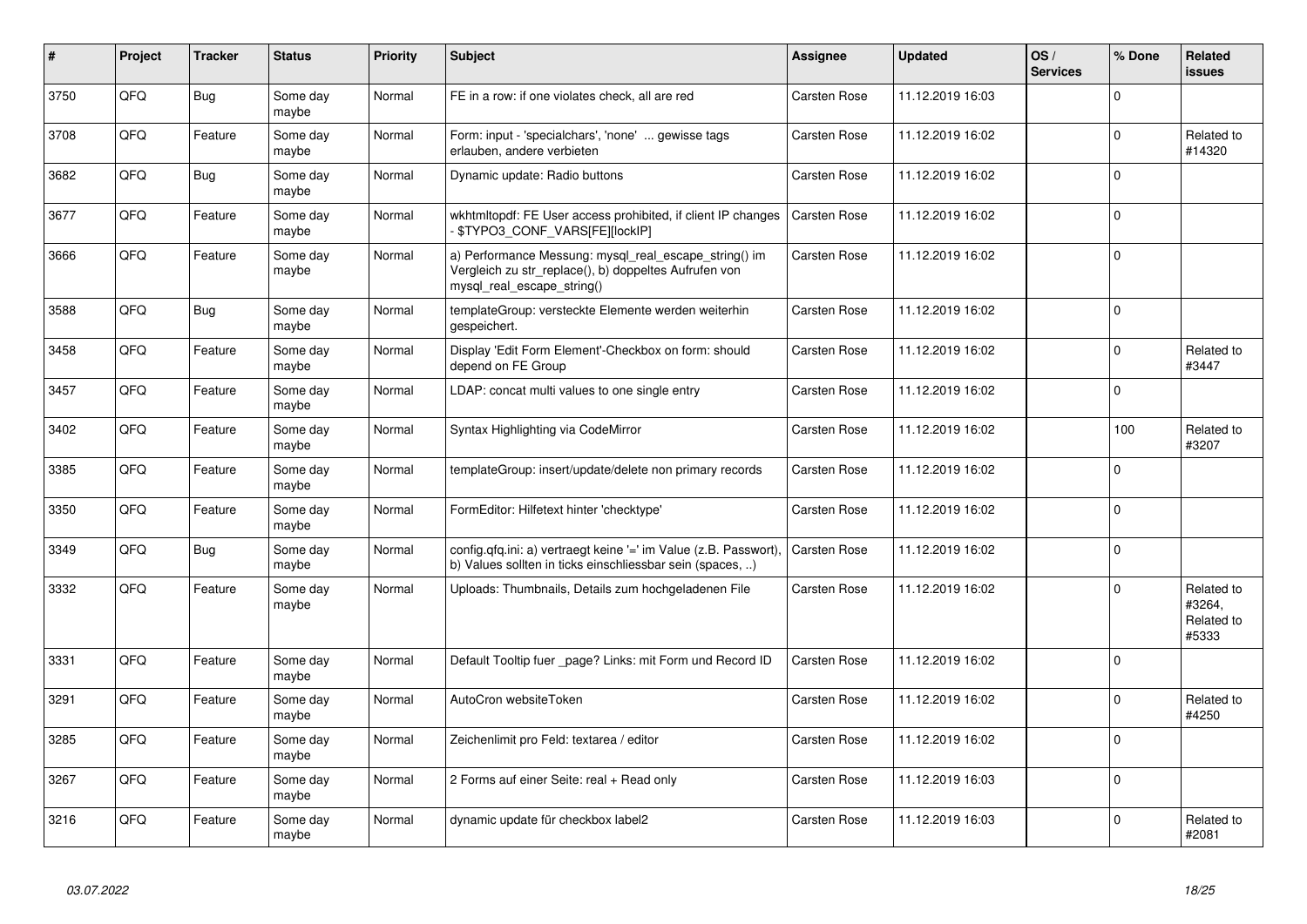| $\vert$ # | Project | <b>Tracker</b> | <b>Status</b>     | <b>Priority</b> | <b>Subject</b>                                                                                                     | Assignee            | <b>Updated</b>   | OS/<br><b>Services</b> | % Done      | Related<br><b>issues</b>                                              |
|-----------|---------|----------------|-------------------|-----------------|--------------------------------------------------------------------------------------------------------------------|---------------------|------------------|------------------------|-------------|-----------------------------------------------------------------------|
| 3130      | QFQ     | <b>Bug</b>     | Some day<br>maybe | Normal          | Debug Info's nicht korrekt nach 'New > Save'.                                                                      | Carsten Rose        | 11.12.2019 16:03 |                        | $\Omega$    | Related to<br>#3253                                                   |
| 2995      | QFQ     | Feature        | Some day<br>maybe | Normal          | Dropdown JQuery Plugin: 'chosen' - Moeglichkeit um Select<br>Listen mehr Funktion zu geben. Kein Bootstrap noetig. | Carsten Rose        | 11.12.2019 16:03 |                        | $\mathbf 0$ |                                                                       |
| 2643      | QFQ     | Bug            | Some day<br>maybe | Normal          | Zend / PHP Webinars anschauen                                                                                      | <b>Carsten Rose</b> | 01.02.2020 15:56 |                        | $\mathbf 0$ |                                                                       |
| 2084      | QFQ     | Feature        | Some day<br>maybe | Normal          | Mailto mit encryption: Subrecord                                                                                   | <b>Carsten Rose</b> | 11.12.2019 16:03 |                        | $\mathbf 0$ | Related to<br>#2082                                                   |
| 1946      | QFQ     | Feature        | Some day<br>maybe | Normal          | Kontrolle ob der ReadOnly Modus bei den<br>Formularelementen korrekt implementiert ist                             | <b>Carsten Rose</b> | 11.12.2019 16:03 |                        | $\mathbf 0$ |                                                                       |
| 1635      | QFQ     | Feature        | Some day<br>maybe | Normal          | QFQ Extension content record: weitere Optionen<br>einblenden.                                                      | <b>Carsten Rose</b> | 11.12.2019 16:03 |                        | $\Omega$    |                                                                       |
| 13647     | QFQ     | Bug            | New               | Normal          | Autofocus funktioniert nicht auf Chrome                                                                            | Benjamin Baer       | 19.03.2022 17:44 |                        | $\mathbf 0$ |                                                                       |
| 13528     | QFQ     | <b>Bug</b>     | <b>New</b>        | Normal          | gfg.io > releases: es wird kein neues Release angelegt                                                             | Benjamin Baer       | 19.03.2022 17:46 |                        | $\mathbf 0$ |                                                                       |
| 12556     | QFQ     | Feature        | <b>New</b>        | Normal          | Pills Title: colored = static or dynamic on allrequiredgiven                                                       | Benjamin Baer       | 19.03.2022 17:49 |                        | $\pmb{0}$   |                                                                       |
| 12490     | QFQ     | Feature        | New               | Normal          | Loading Plugins in QFQ - see what tinymce does. (lazy<br>loading)                                                  | Benjamin Baer       | 08.06.2022 10:37 |                        | $\Omega$    | Related to<br>#12611,<br>Related to<br>#10013,<br>Related to<br>#7732 |
| 12476     | QFQ     | Feature        | <b>New</b>        | Normal          | clearMe: a) should trigger 'dirty', b) sticky on textarea resize                                                   | Benjamin Baer       | 04.01.2022 08:40 |                        | $\Omega$    | Related to<br>#9528                                                   |
| 10003     | QFQ     | Feature        | Priorize          | Normal          | fieldset: stronger visualize group                                                                                 | Benjamin Baer       | 12.02.2020 08:13 |                        | $\mathbf 0$ |                                                                       |
| 9135      | QFQ     | Feature        | Priorize          | Normal          | Progress Bar generic / replace old hourglass download<br>popup                                                     | Benjamin Baer       | 03.01.2022 07:43 |                        | $\mathbf 0$ |                                                                       |
| 7965      | QFQ     | Feature        | Priorize          | Normal          | Input type 'text' with visual format - currency                                                                    | Benjamin Baer       | 03.01.2022 07:45 |                        | $\Omega$    |                                                                       |
| 7730      | QFQ     | Feature        | Priorize          | Normal          | SELECT Box: title in between                                                                                       | Benjamin Baer       | 01.02.2020 23:22 |                        | $\mathbf 0$ |                                                                       |
| 6870      | QFQ     | Feature        | Priorize          | Normal          | Click on '_link' triggers an API call                                                                              | Benjamin Baer       | 03.01.2022 08:25 |                        | $\mathbf 0$ |                                                                       |
| 6801      | QFQ     | Feature        | Priorize          | Normal          | Fabric: Maximize / FullIscreen                                                                                     | Benjamin Baer       | 21.03.2022 09:56 |                        | $\mathbf 0$ |                                                                       |
| 6566      | QFQ     | <b>Bug</b>     | Priorize          | Normal          | Link Function 'delete': provided parameter missing on page<br>reload                                               | Benjamin Baer       | 03.01.2022 08:08 |                        | $\mathbf 0$ |                                                                       |
| 6224      | QFQ     | Feature        | Priorize          | Normal          | Dynamic update: fade in/out fields                                                                                 | Benjamin Baer       | 21.03.2022 09:50 |                        | $\pmb{0}$   |                                                                       |
| 6140      | QFQ     | Bug            | Priorize          | Normal          | QFQ DnD Sort: Locked fields                                                                                        | Benjamin Baer       | 21.03.2022 09:56 |                        | $\mathbf 0$ |                                                                       |
| 5562      | QFQ     | Feature        | Priorize          | Normal          | Drag'n'Drop fuer Uploads                                                                                           | Benjamin Baer       | 21.03.2022 09:52 |                        | $\mathbf 0$ | Related to<br>#9706                                                   |
| 5366      | QFQ     | Feature        | Priorize          | Normal          | Saving with keyboard shortcuts                                                                                     | Benjamin Baer       | 21.03.2022 09:47 |                        | $\mathbf 0$ |                                                                       |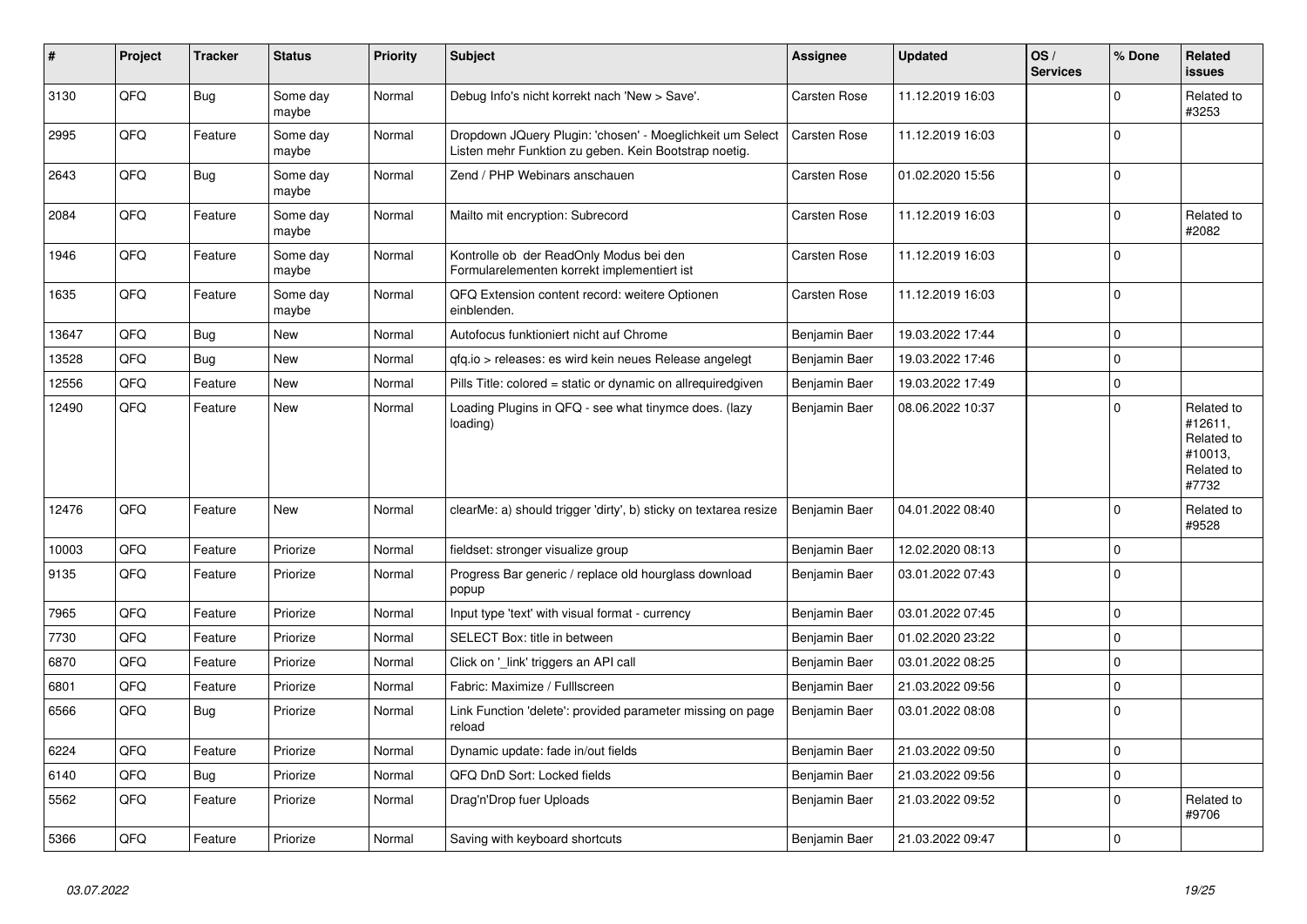| ∦     | Project | <b>Tracker</b> | <b>Status</b>     | <b>Priority</b> | Subject                                                                                                                                                  | <b>Assignee</b> | <b>Updated</b>   | OS/<br><b>Services</b> | % Done      | Related<br>issues                                                      |
|-------|---------|----------------|-------------------|-----------------|----------------------------------------------------------------------------------------------------------------------------------------------------------|-----------------|------------------|------------------------|-------------|------------------------------------------------------------------------|
| 4457  | QFQ     | Bug            | Priorize          | Normal          | typeahead: pressing return to select an item, saves the form<br>and closes the form.                                                                     | Benjamin Baer   | 03.01.2022 08:01 |                        | $\Omega$    | Related to<br>#4398                                                    |
| 2665  | QFQ     | <b>Bug</b>     | Priorize          | Normal          | Dynamic Update funktioniert nicht, wenn beim<br>entsprechenden FormElement eine size angegeben ist.                                                      | Benjamin Baer   | 03.01.2022 08:12 |                        | 30          |                                                                        |
| 9898  | QFQ     | <b>Bug</b>     | Feedback          | Normal          | Formular trotz Timeout gespeichert                                                                                                                       | Benjamin Baer   | 01.02.2020 15:56 |                        | $\Omega$    |                                                                        |
| 9535  | QFQ     | <b>Bug</b>     | Feedback          | Normal          | Report:  AS '_vertical' - column to wide - vertical >> rot45,<br>rot <sub>90</sub>                                                                       | Benjamin Baer   | 01.02.2020 15:56 |                        | $\Omega$    |                                                                        |
| 9130  | QFQ     | Feature        | Some day<br>maybe | Normal          | tablesorter: Automatic Row numbering / Zeilenummer                                                                                                       | Benjamin Baer   | 01.02.2020 23:22 |                        | $\Omega$    |                                                                        |
| 8522  | QFQ     | Feature        | Some day<br>maybe | Normal          | build QFQ - npm warnings                                                                                                                                 | Benjamin Baer   | 01.02.2020 23:19 |                        | 50          |                                                                        |
| 7732  | QFQ     | Feature        | Some day<br>maybe | Normal          | Javascript: Lazy Loading der add on libs                                                                                                                 | Benjamin Baer   | 08.06.2022 10:38 |                        | $\Omega$    | Related to<br>#12611,<br>Related to<br>#12490,<br>Related to<br>#10013 |
| 6972  | QFQ     | Feature        | Some day<br>maybe | Normal          | Fabric Clipboard / cross browser tab                                                                                                                     | Benjamin Baer   | 01.02.2020 23:21 |                        | $\mathbf 0$ |                                                                        |
| 6970  | QFQ     | Feature        | Some day<br>maybe | Normal          | tablesorter: default fuer 'sortReset' aendern von 'Ctrl' zu 'Alt'                                                                                        | Benjamin Baer   | 01.02.2020 23:21 |                        | $\mathbf 0$ |                                                                        |
| 5389  | QFQ     | Feature        | Some day<br>maybe | Normal          | QFQ Design: Multline label / note                                                                                                                        | Benjamin Baer   | 01.02.2020 23:19 |                        | $\mathbf 0$ |                                                                        |
| 5024  | QFQ     | Feature        | Some day<br>maybe | Normal          | Fabric: Generate PDF with edits                                                                                                                          | Benjamin Baer   | 01.02.2020 23:20 |                        | $\Omega$    | Related to<br>#10704                                                   |
| 4454  | QFQ     | Bug            | Some day<br>maybe | Normal          | Required Elements: multiple elements in a row - whole row<br>marked if only one input is empty.                                                          | Benjamin Baer   | 01.02.2020 23:20 |                        | $\mathbf 0$ |                                                                        |
| 4420  | QFQ     | Feature        | Some day<br>maybe | Normal          | Client: Local Storage - store the changes of a form, local in<br>the browser.                                                                            | Benjamin Baer   | 11.12.2019 16:02 |                        | $\mathbf 0$ |                                                                        |
| 4398  | QFQ     | Bug            | Some day<br>maybe | Normal          | Typeahead: mouse click in a prefilled input opens a single<br>item dropdown with the current value - click on it seems to<br>set the value, not the key. | Benjamin Baer   | 01.02.2020 23:20 |                        | $\Omega$    | Related to<br>#4457                                                    |
| 3692  | QFQ     | Feature        | Some day<br>maybe | Normal          | QFQ Webseite                                                                                                                                             | Benjamin Baer   | 11.12.2019 16:02 |                        | $\Omega$    | Related to<br>#5033                                                    |
| 3415  | QFQ     | Feature        | Some day<br>maybe | Normal          | FE Login Box Templatefile                                                                                                                                | Benjamin Baer   | 11.12.2019 16:02 |                        | 0           |                                                                        |
| 2063  | QFQ     | <b>Bug</b>     | Some day<br>maybe | Normal          | Pills auf 'inaktiv' setzen falls keine Element auf dem Pill<br>sichtbar sind.                                                                            | Benjamin Baer   | 11.12.2019 16:03 |                        | 0           | Related to<br>#3752                                                    |
| 14185 | QFQ     | Feature        | New               | Normal          | External/Autocron.php - better suitable directory                                                                                                        | Support: System | 28.05.2022 11:03 |                        | 0           |                                                                        |
| 12156 | QFQ     | Feature        | New               | Normal          | Form: Optional disable 'leave page'                                                                                                                      |                 | 03.05.2021 20:45 |                        | $\pmb{0}$   |                                                                        |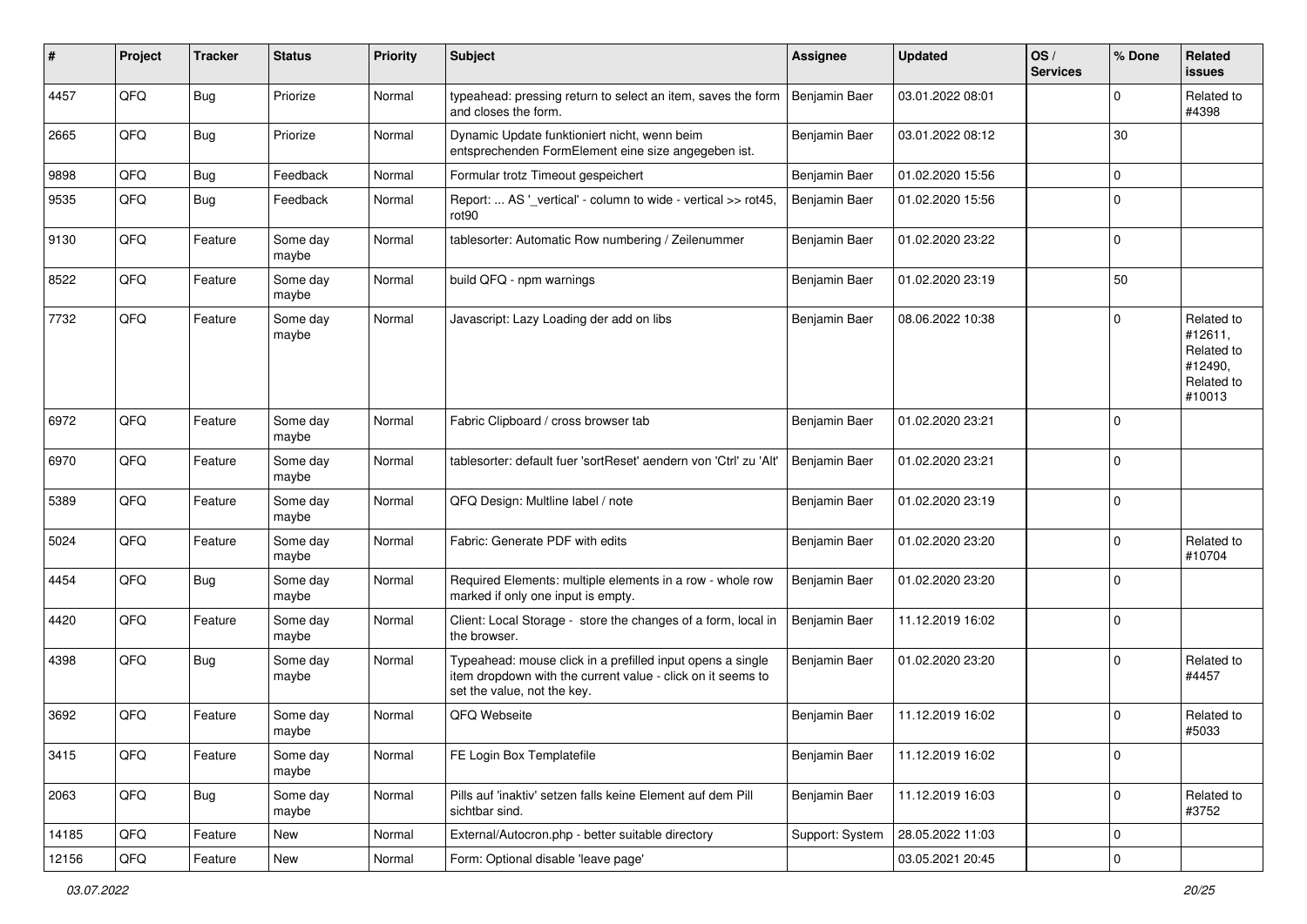| #     | Project | <b>Tracker</b> | <b>Status</b>     | <b>Priority</b> | <b>Subject</b>                                                             | <b>Assignee</b> | <b>Updated</b>   | OS/<br><b>Services</b> | % Done      | Related<br><b>issues</b> |
|-------|---------|----------------|-------------------|-----------------|----------------------------------------------------------------------------|-----------------|------------------|------------------------|-------------|--------------------------|
| 12135 | QFQ     | Feature        | New               | Normal          | Subrecord: Notiz                                                           |                 | 24.04.2021 16:58 |                        | $\Omega$    |                          |
| 12039 | QFQ     | Feature        | New               | Normal          | Missing htmlSpecialChar() in pre processing on form submit                 |                 | 18.02.2021 00:09 |                        | $\Omega$    | Related to<br>#14320     |
| 12038 | QFQ     | Feature        | New               | Normal          | a) STORE_VAR: filenameOnlyStripUniq, b) SP:<br>QSTRIPUNIQ()                |                 | 17.02.2021 23:55 |                        | $\Omega$    |                          |
| 11716 | QFQ     | Feature        | <b>New</b>        | Normal          | Form an beliebiger Stelle im Report anzeigen                               |                 | 09.12.2020 09:47 |                        | $\mathbf 0$ |                          |
| 11715 | QFQ     | <b>Bug</b>     | New               | Normal          | acceptZeroAsRequired and requiredOffButMark do not<br>coincide             |                 | 08.12.2020 12:13 |                        | $\mathbf 0$ |                          |
| 11535 | QFQ     | Feature        | <b>New</b>        | Normal          | Ability to create SQL columns in frontend QFQ forms                        |                 | 17.11.2020 12:11 |                        | $\mathbf 0$ |                          |
| 11534 | QFQ     | Feature        | New               | Normal          | Report: Action on selected rows - Table batchprocessing<br>feature         |                 | 18.11.2020 08:15 |                        | $\Omega$    |                          |
| 11522 | QFQ     | <b>Bug</b>     | <b>New</b>        | Normal          | Aus/Einblenden von Reitern                                                 |                 | 13.11.2020 14:58 |                        | $\mathbf 0$ |                          |
| 10890 | QFQ     | <b>Bug</b>     | New               | Normal          | AutoCron hangs                                                             |                 | 20.07.2020 13:56 |                        | $\Omega$    |                          |
| 10874 | QFQ     | Feature        | <b>New</b>        | Normal          | Erstellen eines Foreign Keys in der Tabelle "FormElement"                  |                 | 13.07.2020 10:11 |                        | $\Omega$    |                          |
| 10763 | QFQ     | Feature        | New               | Normal          | form accessed and submitted despite logout?                                |                 | 16.06.2020 11:43 |                        | $\mathbf 0$ |                          |
| 10759 | QFQ     | Bug            | <b>New</b>        | Normal          | emptyMeansNull - Feld falsch aktualisiert                                  |                 | 12.11.2020 23:45 |                        | $\Omega$    |                          |
| 10384 | QFQ     | Feature        | <b>New</b>        | Normal          | Parameter Exchange QFQ Instances                                           |                 | 07.05.2020 09:38 |                        | $\mathbf 0$ |                          |
| 10345 | QFQ     | Feature        | New               | Normal          | Templates - Patterns QFQ Style                                             |                 | 03.05.2021 21:01 |                        | $\Omega$    | Related to<br>#10713     |
| 10324 | QFQ     | <b>Bug</b>     | New               | Normal          | Excel Export mit Template funktioniert nur, wenn Template<br>vor uid kommt |                 | 30.03.2020 11:20 |                        | $\Omega$    | Related to<br>#10257     |
| 9855  | QFQ     | Bug            | New               | Normal          | <b>Required Check</b>                                                      |                 | 01.02.2020 15:56 |                        | $\mathbf 0$ |                          |
| 9853  | QFQ     | Feature        | New               | Normal          | Check das SQL / QFQ / Mail Logfile geschrieben wird                        |                 | 09.01.2020 11:15 |                        | $\mathbf 0$ |                          |
| 4194  | QFQ     | Feature        | In Progress       | Normal          | Bootstrap 4 ist jetzt offiziel                                             |                 | 03.05.2021 20:47 |                        | $\Omega$    | Related to<br>#10114     |
| 10738 | QFQ     | Feature        | Some day<br>maybe | Normal          | CORS headers for external API requests                                     |                 | 10.06.2020 14:00 |                        | $\Omega$    |                          |
| 9126  | QFQ     | <b>Bug</b>     | Some day<br>maybe | Normal          | hidden Form elements are present in page source                            |                 | 02.01.2021 18:41 |                        | $\mathbf 0$ |                          |
| 9024  | QFQ     | <b>Bug</b>     | Some day<br>maybe | Normal          | QFQ Einarbeitung                                                           |                 | 01.02.2020 15:56 |                        | $\mathbf 0$ |                          |
| 9020  | QFQ     | <b>Bug</b>     | Some day<br>maybe | Normal          | radio mit buttonClass und dynamicUpdate lassen sich nicht<br>kombinieren   |                 | 11.12.2019 16:01 |                        | $\mathbf 0$ |                          |
| 8056  | QFQ     | Feature        | Some day<br>maybe | Normal          | Termin Organisation (Reservation)                                          |                 | 01.02.2020 23:19 |                        | $\mathbf 0$ | Related to<br>#8658      |
| 7921  | QFQ     | Feature        | Some day<br>maybe | Normal          | Rest API Export: URL kuerzer machen                                        |                 | 01.02.2020 23:19 |                        | 0           |                          |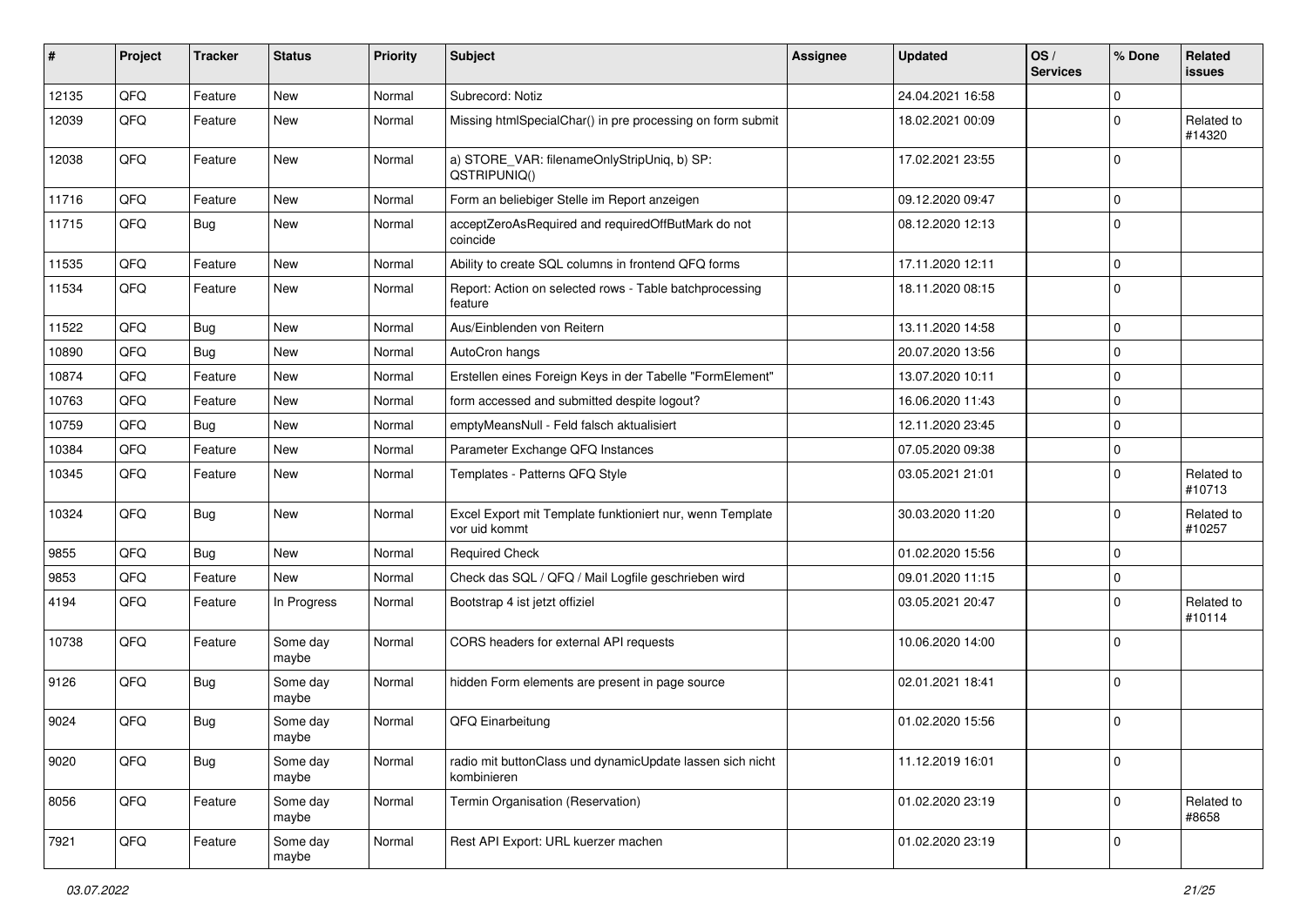| $\vert$ # | Project | <b>Tracker</b> | <b>Status</b>     | <b>Priority</b> | <b>Subject</b>                                                                       | Assignee | <b>Updated</b>   | OS/<br><b>Services</b> | % Done      | Related<br><b>issues</b> |
|-----------|---------|----------------|-------------------|-----------------|--------------------------------------------------------------------------------------|----------|------------------|------------------------|-------------|--------------------------|
| 7402      | QFQ     | <b>Bug</b>     | Some day<br>maybe | Normal          | thumbnail cache: outdated picture when permission denied<br>and permission resolved. |          | 01.02.2020 23:20 |                        | $\Omega$    |                          |
| 7281      | QFQ     | <b>Bug</b>     | Some day<br>maybe | Normal          | Subrecords: on large screen separator line too short                                 |          | 01.02.2020 23:19 |                        | $\Omega$    |                          |
| 7278      | QFQ     | Feature        | Some day<br>maybe | Normal          | Form: Wert vordefinieren der immer gesetzt wird                                      |          | 02.05.2021 09:27 |                        | $\Omega$    |                          |
| 7229      | QFQ     | Feature        | Some day<br>maybe | Normal          | New FormElement.type: Button                                                         |          | 01.02.2021 12:32 |                        | $\Omega$    |                          |
| 7108      | QFQ     | Feature        | Some day<br>maybe | Normal          | QFQ Wrap Elements                                                                    |          | 11.12.2019 16:01 |                        | $\Omega$    |                          |
| 7106      | QFQ     | Feature        | Some day<br>maybe | Normal          | Beispiel Nummerierung von Rows in Report                                             |          | 11.12.2019 16:01 |                        | $\Omega$    |                          |
| 7105      | QFQ     | Feature        | Some day<br>maybe | Normal          | Beispiel wie man in einer zweiten Tabelle speichert.                                 |          | 11.12.2019 16:01 |                        | $\mathbf 0$ |                          |
| 7104      | QFQ     | Feature        | Some day<br>maybe | Normal          | Manual: hint about escaping if '\r' appears in mail body                             |          | 11.12.2019 16:01 |                        | $\Omega$    |                          |
| 7101      | QFQ     | <b>Bug</b>     | Some day<br>maybe | Normal          | 'form' in SIP and 'report' - breaks                                                  |          | 01.02.2020 23:20 |                        | $\Omega$    |                          |
| 7100      | QFQ     | Feature        | Some day<br>maybe | Normal          | Download: log access, max downloads, time limit                                      |          | 01.02.2020 23:19 |                        | $\mathbf 0$ |                          |
| 6992      | QFQ     | Feature        | Some day<br>maybe | Normal          | DB exception: Syntax Highlight                                                       |          | 11.12.2019 16:01 |                        | $\Omega$    | Related to<br>#5450      |
| 6704      | QFQ     | Feature        | Some day<br>maybe | Normal          | Upload Mode: Bilder in Notizen rechts sollen aktuellen<br>Upload repräsentieren.     |          | 01.02.2020 23:19 |                        | $\Omega$    | Related to<br>#3264      |
| 6515      | QFQ     | Feature        | Some day<br>maybe | Normal          | Formular: Felder dynamisch ein/ausblenden                                            |          | 11.12.2019 16:02 |                        | $\mathbf 0$ |                          |
| 6299      | QFQ     | Feature        | Some day<br>maybe | Normal          | Attack detection: log table with invalid SIP access                                  |          | 11.12.2019 16:02 |                        | 0           | Related to<br>#3947      |
| 6288      | QFQ     | Feature        | Some day<br>maybe | Normal          | Best Practice: Erklaeren wie man ein Formular ganz in<br>'weiss' erstellen kann      |          | 11.12.2019 16:02 |                        | $\Omega$    |                          |
| 6084      | QFQ     | Feature        | Some day<br>maybe | Normal          | New escape type: 'D' - convert date                                                  |          | 01.02.2020 23:19 |                        | $\Omega$    |                          |
| 6083      | QFQ     | Feature        | Some day<br>maybe | Normal          | Dynamic Update: Value Check via SQL                                                  |          | 11.12.2019 16:02 |                        | $\Omega$    |                          |
| 5923      | QFQ     | Feature        | Some day<br>maybe | Normal          | fillStoreSystemBySqlLate                                                             |          | 01.02.2020 23:19 |                        | 0           |                          |
| 5895      | QFQ     | Feature        | Some day<br>maybe | Normal          | Tutorial: List of all QFQ Features                                                   |          | 01.02.2020 23:19 |                        | $\Omega$    |                          |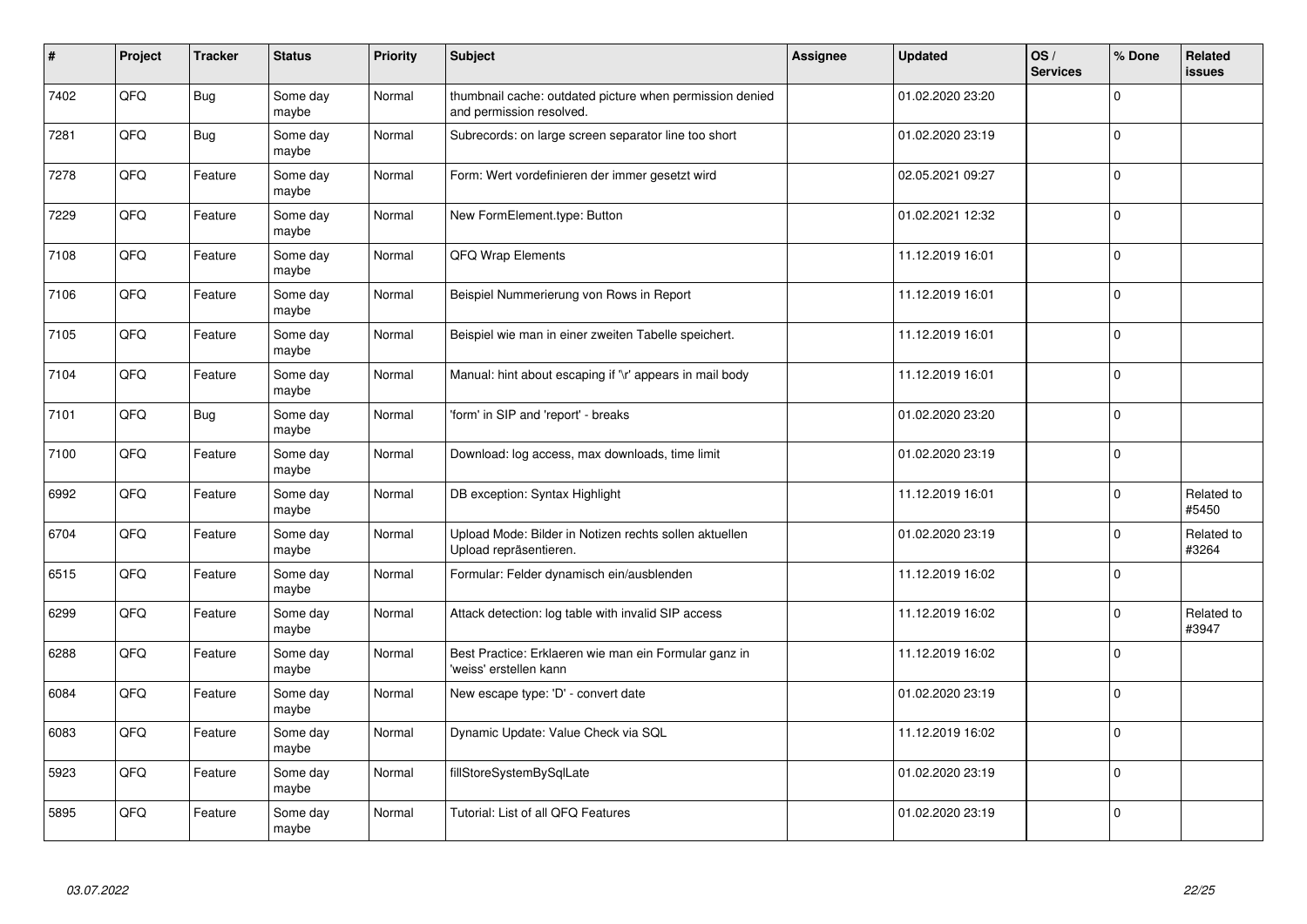| #    | Project | <b>Tracker</b> | <b>Status</b>     | <b>Priority</b> | <b>Subject</b>                                                                                                                                                | Assignee | <b>Updated</b>   | OS/<br><b>Services</b> | % Done      | Related<br><b>issues</b> |
|------|---------|----------------|-------------------|-----------------|---------------------------------------------------------------------------------------------------------------------------------------------------------------|----------|------------------|------------------------|-------------|--------------------------|
| 5893 | QFQ     | Feature        | Some day<br>maybe | Normal          | Edit on double-click                                                                                                                                          |          | 01.02.2020 23:19 |                        | $\Omega$    | Related to<br>#5894      |
| 5892 | QFQ     | Feature        | Some day<br>maybe | Normal          | QFQ should use T3 API to manipulate FE GROUP<br>membership                                                                                                    |          | 01.02.2020 23:20 |                        | $\mathbf 0$ |                          |
| 5877 | QFQ     | <b>Bug</b>     | Some day<br>maybe | Normal          | FE.type=note:bsColumn strange behaviour                                                                                                                       |          | 01.02.2020 23:19 |                        | $\Omega$    |                          |
| 5851 | QFQ     | Feature        | Some day<br>maybe | Normal          | Queue System implementieren: MQTT, RabbitMQ                                                                                                                   |          | 01.02.2020 23:20 |                        | $\Omega$    | Related to<br>#5715      |
| 5850 | QFQ     | Feature        | Some day<br>maybe | Normal          | Deployment: In QFQ Doc best practice fuer zeitgemaesses<br>Deployment beschreiben                                                                             |          | 01.02.2020 23:20 |                        | $\mathbf 0$ |                          |
| 5805 | QFQ     | Feature        | Some day<br>maybe | Normal          | TypeAHead SQL value instead of key stored                                                                                                                     |          | 01.02.2020 23:19 |                        | $\Omega$    | Related to<br>#5444      |
| 5783 | QFQ     | Feature        | Some day<br>maybe | Normal          | <b>BPMN View/Edit</b>                                                                                                                                         |          | 11.12.2019 16:02 |                        | $\mathbf 0$ |                          |
| 5455 | QFQ     | Feature        | Some day<br>maybe | Normal          | Mail Redirects grld abhaengig                                                                                                                                 |          | 01.02.2020 23:20 |                        | $\Omega$    |                          |
| 5452 | QFQ     | Feature        | Some day<br>maybe | Normal          | Thumbnails from PDF: bad quality                                                                                                                              |          | 01.02.2020 23:20 |                        | $\mathbf 0$ |                          |
| 5342 | QFQ     | Feature        | Some day<br>maybe | Normal          | link - with HTML Attributes                                                                                                                                   |          | 01.02.2020 23:20 |                        | $\Omega$    | Related to<br>#14077     |
| 5160 | QFQ     | Feature        | Some day<br>maybe | Normal          | QFQ collaborative / together.js, ShareJS, y-js, collaborative,                                                                                                |          | 11.12.2019 16:02 |                        | $\mathbf 0$ |                          |
| 5129 | QFQ     | Feature        | Some day<br>maybe | Normal          | Reports: SQL fuer x Achse und y Achse                                                                                                                         |          | 11.12.2019 16:02 |                        | $\mathbf 0$ |                          |
| 4974 | QFQ     | Feature        | Some day<br>maybe | Normal          | Long polling - inform all listening clients of changes                                                                                                        |          | 11.12.2019 16:02 |                        | $\Omega$    |                          |
| 4816 | QFQ     | Feature        | Some day<br>maybe | Normal          | Templates for QFQ Reports (Tables, Radios, )                                                                                                                  |          | 01.02.2020 23:20 |                        | $\mathbf 0$ |                          |
| 4719 | QFQ     | Feature        | Some day<br>maybe | Normal          | Custom Message in Client in case of 'Browser tab close,<br>modification will be lost'                                                                         |          | 01.02.2020 23:20 |                        | $\Omega$    |                          |
| 4640 | QFQ     | Feature        | Some day<br>maybe | Normal          | Rename System Forms                                                                                                                                           |          | 01.02.2020 23:20 |                        | $\mathbf 0$ |                          |
| 4627 | QFQ     | Feature        | Some day<br>maybe | Normal          | dbupdate: all tables - check 'create', 'modified' if it is<br>possible to change to default 'CURRENT TIMESTAMP' and<br>modified 'ON UPDATE CURRENT TIMESTAMP' |          | 01.02.2020 23:20 |                        | $\mathbf 0$ |                          |
| 4626 | QFQ     | Feature        | Some day<br>maybe | Normal          | Mobile View: 'classBody=qfq-form-right' makes no sense                                                                                                        |          | 01.02.2020 23:20 |                        | $\mathbf 0$ |                          |
| 4551 | QFQ     | Feature        | Some day<br>maybe | Normal          | Set 'pills' via dynamicUpdate to show/hide/disabled                                                                                                           |          | 01.02.2020 23:20 |                        | $\Omega$    | Related to<br>#3752      |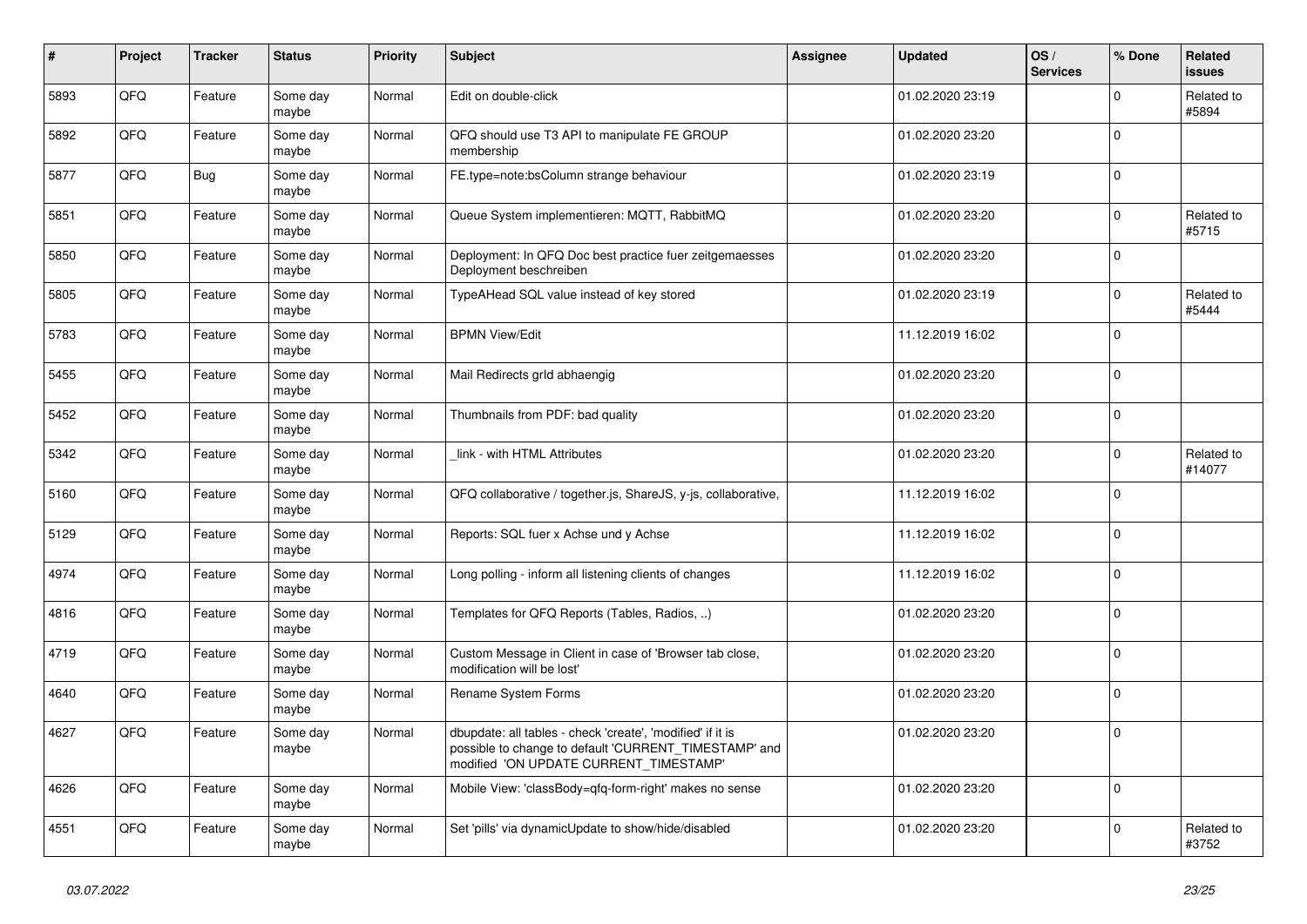| #    | Project | <b>Tracker</b> | <b>Status</b>     | <b>Priority</b> | <b>Subject</b>                                                                                                                                           | <b>Assignee</b> | <b>Updated</b>   | OS/<br><b>Services</b> | % Done      | Related<br><b>issues</b>                    |
|------|---------|----------------|-------------------|-----------------|----------------------------------------------------------------------------------------------------------------------------------------------------------|-----------------|------------------|------------------------|-------------|---------------------------------------------|
| 4546 | QFQ     | Bug            | Some day<br>maybe | Normal          | NH: SIP storage is destroyed                                                                                                                             |                 | 01.02.2020 23:20 |                        | $\Omega$    |                                             |
| 4536 | QFQ     | Feature        | Some day<br>maybe | Normal          | FE upload: problem with delete if mutliple uploads an<br>FE.name="                                                                                       |                 | 01.02.2020 23:20 |                        | 0           |                                             |
| 4446 | QFQ     | Feature        | Some day<br>maybe | Normal          | New FE get same feldContainerId as last modifed FE                                                                                                       |                 | 01.02.2020 23:20 |                        | $\mathbf 0$ |                                             |
| 4445 | QFQ     | Feature        | Some day<br>maybe | Normal          | template group: Option to simulate fieldset                                                                                                              |                 | 28.06.2021 14:11 |                        | $\mathbf 0$ |                                             |
| 4444 | QFQ     | Feature        | Some day<br>maybe | Normal          | FE.type=upload: detect mime type                                                                                                                         |                 | 11.12.2019 16:02 |                        | $\mathbf 0$ | Related to<br>#4303                         |
| 4443 | QFQ     | Feature        | Some day<br>maybe | Normal          | Form: multiple secondary tables                                                                                                                          |                 | 01.02.2020 23:20 |                        | $\Omega$    |                                             |
| 4442 | QFQ     | Feature        | Some day<br>maybe | Normal          | Special Column Name: _link - new symbol G (Glyph) to<br>choose any available symbol                                                                      |                 | 11.12.2019 16:02 |                        | $\mathbf 0$ |                                             |
| 4441 | QFQ     | Bug            | Some day<br>maybe | Normal          | \$_SERVER Vars sollten nur aus dem Store genommen<br>werden - Code entsprechend anpassen.                                                                |                 | 11.12.2019 16:02 |                        | 0           |                                             |
| 4440 | QFQ     | Feature        | Some day<br>maybe | Normal          | Manual.rst: explain how to. expand PHP Session to 4h                                                                                                     |                 | 11.12.2019 16:02 |                        | 0           |                                             |
| 4439 | QFQ     | Feature        | Some day<br>maybe | Normal          | Log: report all actions fired by an FE Element, incl. the<br>original directive (slaveld, sqllnsert, )                                                   |                 | 01.02.2020 23:20 |                        | $\Omega$    | Related to<br>#4432,<br>Related to<br>#5458 |
| 4435 | QFQ     | Feature        | Some day<br>maybe | Normal          | Report: striptags - specify allowed tags                                                                                                                 |                 | 01.02.2020 23:20 |                        | 0           |                                             |
| 4433 | QFQ     | Feature        | Some day<br>maybe | Normal          | Log when SIP will be destroyed by QFQ for any (security)<br>reason                                                                                       |                 | 01.02.2020 23:20 |                        | $\Omega$    | Related to<br>#4432,<br>Related to<br>#5458 |
| 4138 | QFQ     | <b>Bug</b>     | Some day<br>maybe | Normal          | style fehlt                                                                                                                                              |                 | 11.12.2019 16:03 |                        | 0           |                                             |
| 4122 | QFQ     | <b>Bug</b>     | Some day<br>maybe | Normal          | file: Render Mode hat keinen Effekt                                                                                                                      |                 | 11.12.2019 16:03 |                        | 0           |                                             |
| 4027 | QFQ     | Feature        | Some day<br>maybe | Normal          | Missing: orange 'check' / 'bullet'                                                                                                                       |                 | 11.12.2019 16:03 |                        | $\mathbf 0$ |                                             |
| 3880 | QFQ     | Feature        | Some day<br>maybe | Normal          | Form 'Form': anlegen einer Tabelle                                                                                                                       |                 | 14.01.2021 10:12 |                        | 0           |                                             |
| 3879 | QFG     | Feature        | Some day<br>maybe | Normal          | Form 'FormElement': Beim Feld 'name' rechts in der Notiz<br>einen Link einblenden - a) aktuelle Definition anzeigen, b)<br>Spalte in der Tabelle anlegen |                 | 11.12.2019 16:03 |                        | 0           |                                             |
| 3878 | QFQ     | Feature        | Some day<br>maybe | Normal          | Form 'FormElement': Spalte 'name' typeAhead mit<br>Spaltennamen der Primarytable.                                                                        |                 | 11.12.2019 16:03 |                        | 0           |                                             |